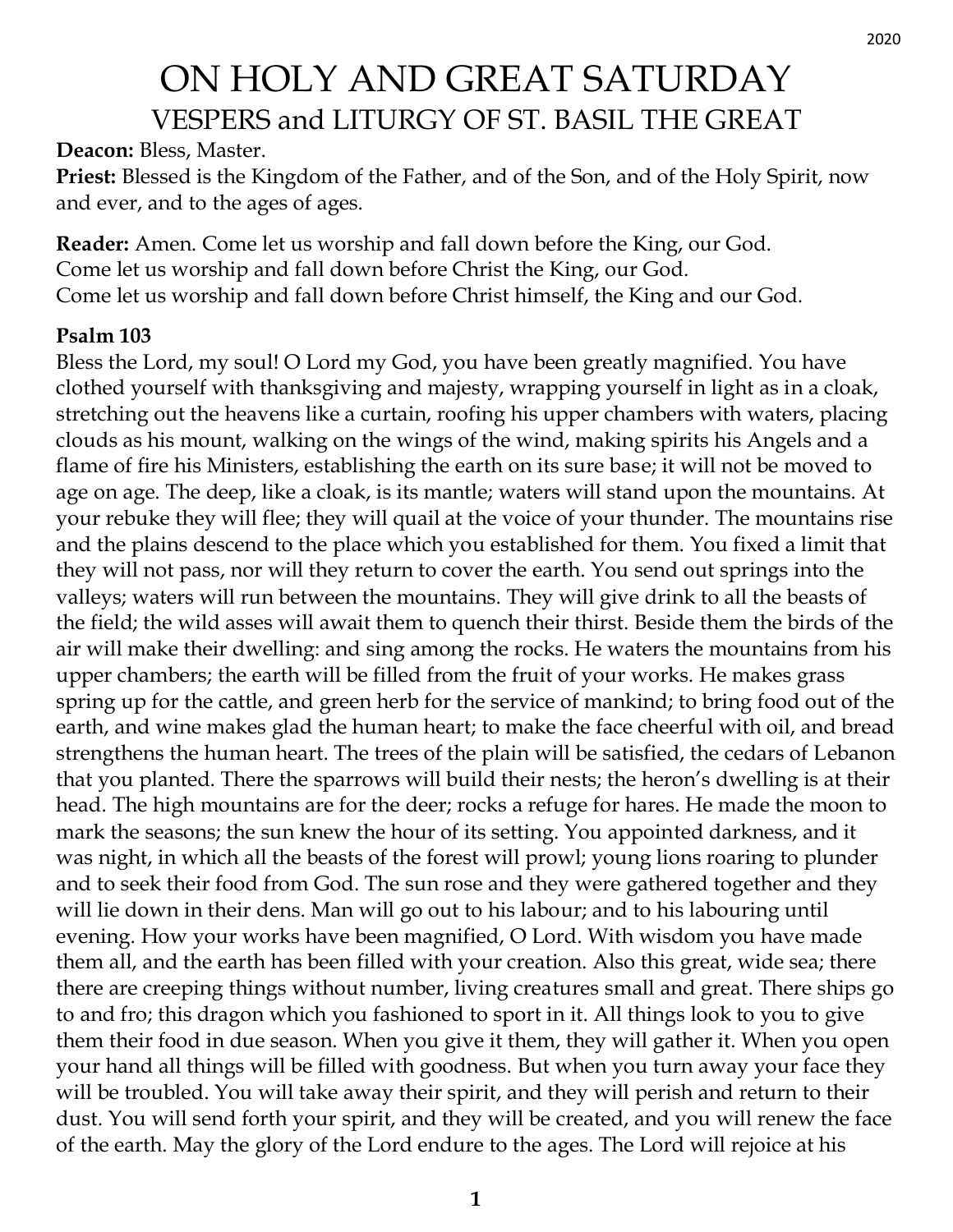works. He looks upon the earth and makes it tremble. He touches the mountains, and they smoke. I will sing to the Lord while I live; I will praise my God while I exist. May my words be pleasing to him. While as for me, I shall rejoice in the Lord. O that sinners might perish from the earth, and the wicked, so that they are no more. Bless the Lord, my soul! The sun knew the hour of its setting: you made darkness, and it was night. How your works have been magnified, O Lord. With wisdom you have made them all! Glory to the Father and to the Son and to the Holy Spirit, now and ever, and to the ages of ages. Amen.

Alleluia, Alleluia, Alleluia. Glory to you, O God. (x3)

#### **Litany of Peace**

**Deacon/Priest:** In peace let us pray to the Lord.

**Reader:** Lord, have mercy. (and after each petition)

For the peace from above and for the salvation of our souls, let us pray to the Lord.

For the peace of the whole world, for the stability of the holy Churches of God, and for the union of all, let us pray to the Lord.

For this holy house and for those who enter it with faith, reverence, and the fear of God, let us pray to the Lord.

For our archbishop and father \_\_\_\_, for the honorable priesthood, the diaconate in Christ, for all the clergy and the people, let us pray to the Lord.

For the civil authorities of this country and for those serving in its armed forces, let us pray to the Lord.

For this city, for every monastery, city, and countryside, and for those who in faith dwell in them, let us pray to the Lord.

For good temperance of the air, abundance of the fruits of the earth, and for peaceful seasons, let us pray to the Lord.

For travelers by land, sea, and air, the sick, the suffering, the imprisoned, and for their salvation, let us pray to the Lord.

For our deliverance from all affliction, wrath, danger, and necessity, let us pray to the Lord.

Help us, save us, have mercy on us, and keep us, O God, by your grace.

Remembering our all-holy, pure, most blessed, and glorious Lady, the Birthgiver of God and ever-virgin Mary, with all the saints, let us offer ourselves and one another, and our whole life to Christ God.

**Reader:** To You, O Lord.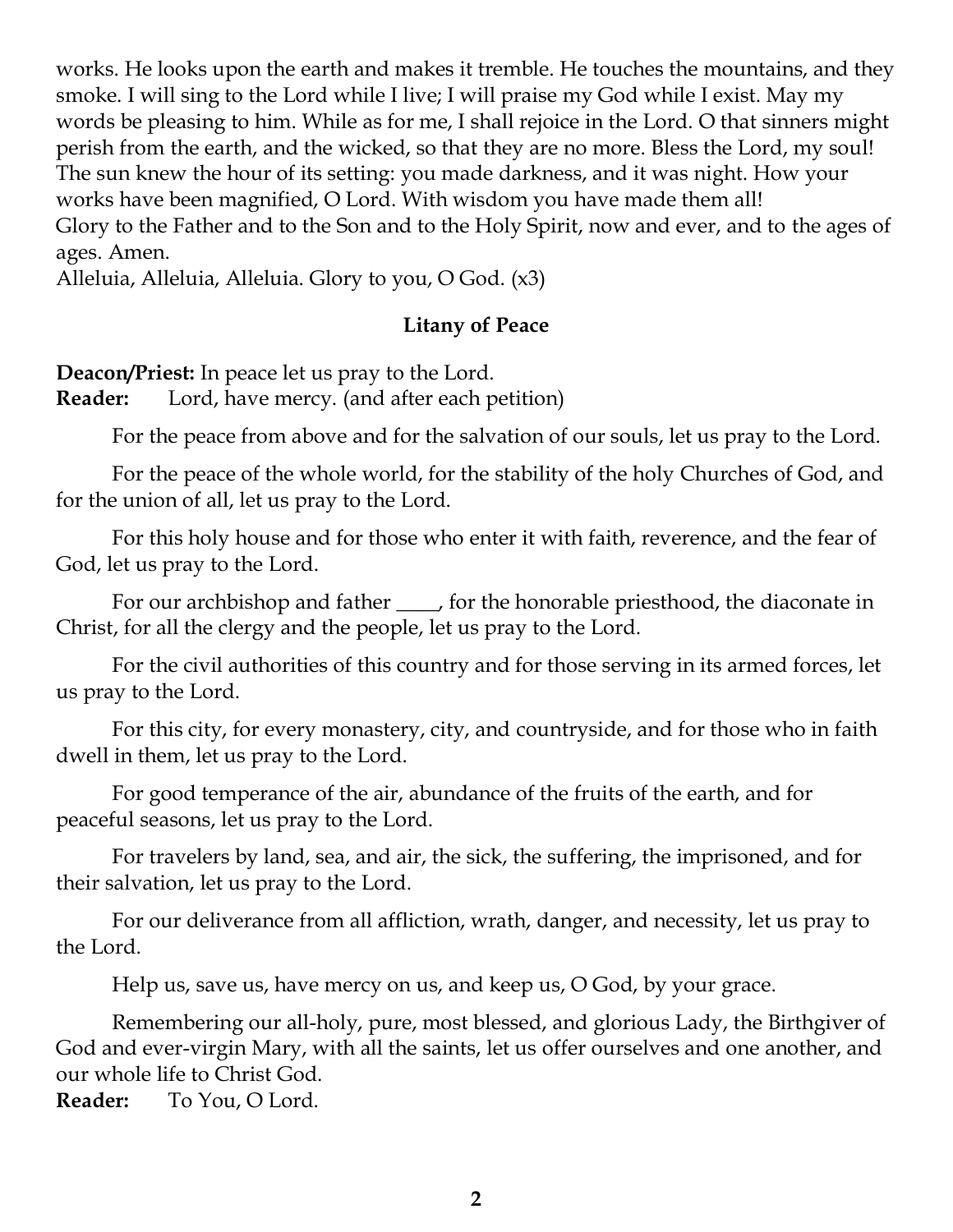**Priest:** For to you is due all glory, honor, and worship, to the Father and to the Son and to the Holy Spirit, now and ever and to the ages of ages. **Reader:** Amen.

*At Lord, I have cried we insert 8 Stichera, 4 from the Oktoichos and 4 of the Day, doubling the first. Tone 1.*

## **"Lord I Call..." Tone 1**

Lord, I call upon You, hear me! Hear me, O Lord! Lord, I call upon You, hear me! Receive the voice of my prayer, when I call upon You!// Hear me, O Lord!

Let my prayer arise in Your sight as incense, and let the lifting up of my hands be an evening sacrifice!// Hear me, O Lord!

[A] Set a guard, O Lord, on my mouth: and a strong door about my lips.

[B] Do not incline my heart to evil words: to make excuses for my sins.

[A] With those who work iniquity: let me not unite with their elect.

[B] The just will chastise me with mercy and reprove me: but let not the oil of sinners anoint my head.

[A] For yet my prayer shall be in their pleasures: their judges have been swallowed up near the rock.

[B] They will hear my words for they are sweet: as a clod of earth is crushed upon the ground their bones have been scattered at the mouth of Hell.

[A] For my eyes look to you, O Lord, my Lord: I have hoped in you, do not take away my soul.

[B] Keep me from the snare that they have hidden for me: and from the traps of evil-doers.

[A] The sinners will fall into their own net: I am alone until I pass by.

# **Psalm 141**

[B] With my voice I cried to the Lord: with my voice I entreated the Lord.

[A] I will pour out my entreaty before him: and tell him all my trouble.

[B] When my spirit was faint: you knew my path.

[A] In the way where I walked: they had hidden a snare for me.

[B] I looked to my right hand and saw: but there was none who knew me.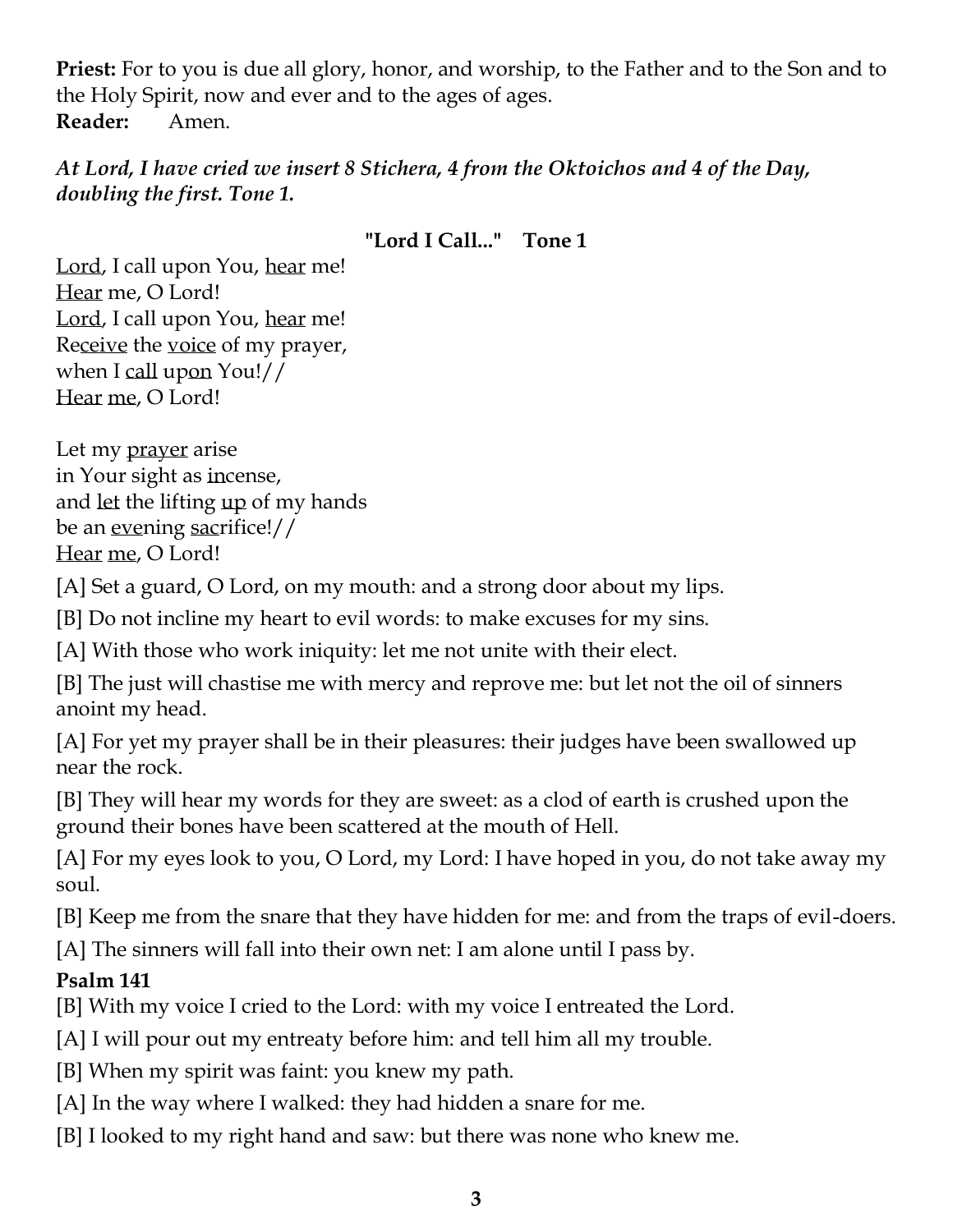[A] Escape is gone from me: and there is none who seeks for my soul.

[B] I cried to you, Lord, I said, 'You are my hope: my portion in the land of the living.'

[A] Give heed to my supplication: for I am brought very low.

[B] Deliver me from those who persecute me: for they are too strong for me.

[A] Bring my soul out of prison: that I may confess your name.

[B] The just will await me: until you reward me.

## **Psalm 129**

*v. (8) Out of the depths I cry to You, O Lord. Lord, hear my voice!* **Tone 1** Accept our evening prayers, O holy Lord! Grant us remission of sins,// for You alone have manifested the Resurrection to the world!

*v. (7) Let Your ears be attentive to the voice of my supplications!* Encircle Zion and surround her, O people! Give glory in her to the One Who rose from the dead!// For He is our God, Who has delivered us from our transgressions.

*v. (6) If You, O Lord, should mark iniquities, Lord, who could stand? But there is forgiveness with You.*  Come, O people, let us hymn and fall down before Christ, glorifying His Resurrection from the dead!// For He is our God, Who has delivered the world from the Enemy's deceit.

*v. (5) For Your name's sake I have waited for You, O Lord, my soul has waited for Your word; my soul has hoped on the Lord.* 

Be glad, O heavens! Sound trumpets, O foundations of the earth! Sing in gladness, O mountains! Behold Emmanuel has nailed our sins to the Cross! Granting life, He has slain death.// He has resurrected Adam as the Lover of mankind.

> *v. (4) From the morning watch until night, from the morning watch, let Israel hope on the Lord!* **Tone 8** *(from the Triodion)*

Today, Hell cries out groaning:

"I should not have accepted the Man born of Mary.

He came and destroyed my pow'r.

He shattered the gates of brass.

As God, He raised the souls that I had held captive."//

Glory to Your Cross and Resurrection, O Lord!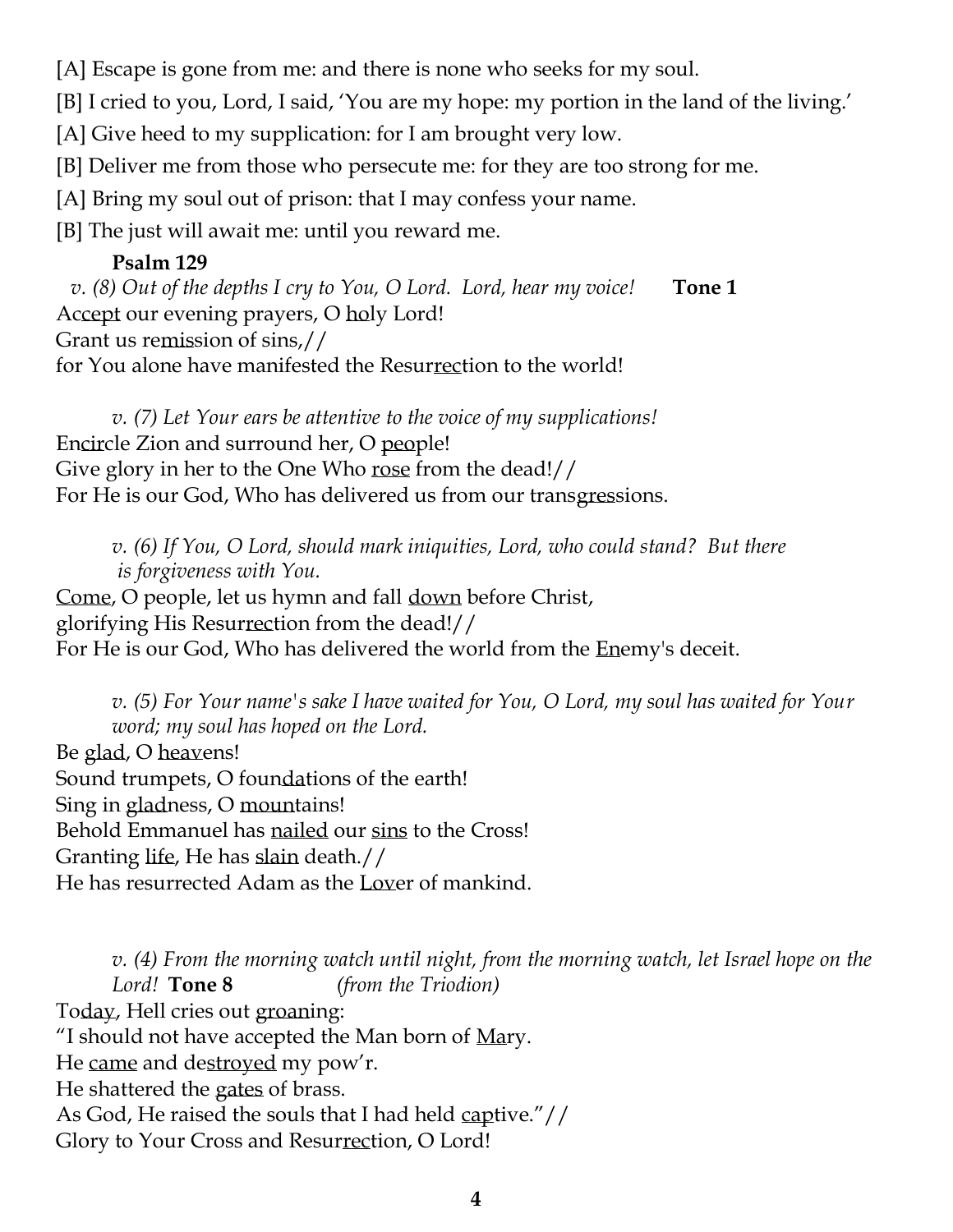*v.* (3) For with the Lord there is mercy and with Him is plenteous redemption, and He will *deliver Israel from all his iniquities.* Today, Hell cries out groaning: "I should not have accepted the Man born of Mary. He came and destroyed my pow'r. He shattered the gates of brass. As God, He raised the souls that I had held captive."// Glory to Your Cross and Resurrection, O Lord!

*v. (2) Praise the Lord, all nations! Praise Him, all peoples!* Today, Hell cries out groaning: "My dominion has been shattered. I received a dead Man as one of the dead, but against Him I could not prevail. From eternity I had ruled the dead, but behold, He raises all. Because of Him do I perish."// Glory to your Cross and Resurrection, O Lord!

*v. (1) For His mercy is abundant towards us; and the truth of the Lord endures for ever.*  Today, Hell cries out groaning: "My power has been trampled down. The Shepherd is crucified and Adam is raised. I have been deprived of those whom I ruled. Those whom I swallowed in my strength I have given up. He Who was crucified has emptied the tombs. The power of death has been vanquished."// Glory to Your Cross and Resurrection, O Lord!

*Glory to the Father, and to the Son, and to the Holy Spirit;* **Tone 6** The great Moses mystically foreshadowed this day when he said: "God blessed the seventh day." This is the blessed Sabbath; this is the day of rest, on which the only-begotten Son of God rested from all His works. By suffering death to fulfill the plan of salvation, He kept the Sabbath in the flesh; by returning again to what He was, He has granted us eternal life through His Resurrection,//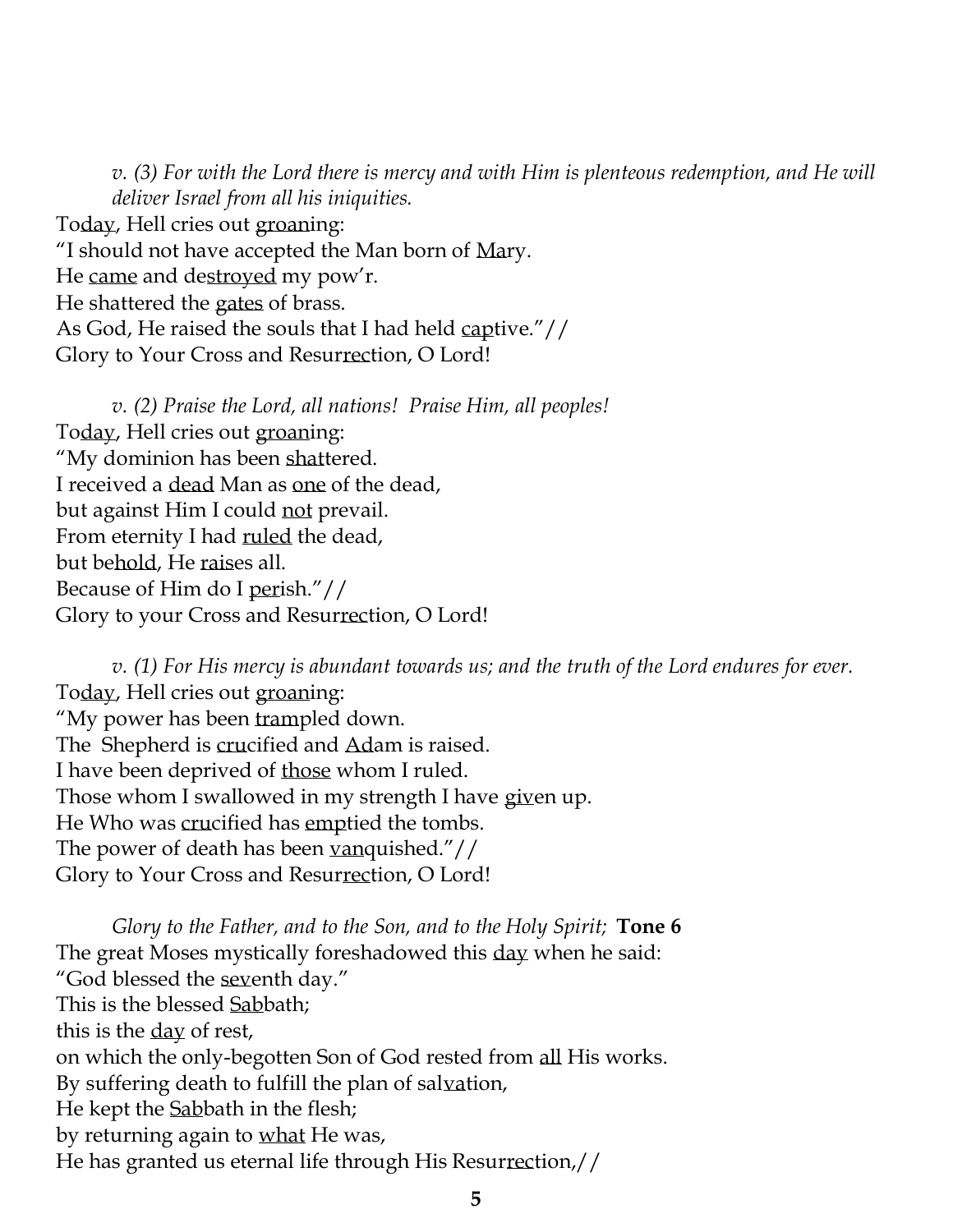for He alone is good and the Lover of man.

*now and ever, and unto ages of ages. Amen.* **Tone 1** *(Theotokion – Dogmatikon)* Let us praise the Virgin Mary, the gate of heaven, the glory of the world, the song of the Angels, the beauty of the faithful! She was born of man, yet gave birth to God. She was revealed as the heaven, as the temple of the Godhead. She destroyed the wall of enmity. She commenced the peace; she opened the Kingdom. Since she is our foundation of faith, our defender is the Lord Whom she bore. Courage! Courage! O People of God! For Christ will destroy our enemies// since He is all powerful.

## **After the completion of the Verses, the Entrance with the Holy Gospel.**

**Deacon/Priest:** Wisdom. Upright!

#### **We say**

## **THE THANKSGIVING AT THE LIGHTING OF THE LAMPS An ancient poem, or, as some say, by the martyr Athenogenes.**

O gladsome light of the Holy Glory of the immortal Father—heavenly, holy, blessed Jesus Christ! Now that we have come to the setting of the sun and behold the light of evening, we praise God: Father, Son, and Holy Spirit. For meet it is at all times to worship Thee with voices of praise, O Son of God and Giver of Life. Therefore, all the world doth glorify Thee !

**In 2020 we will take three readings: Third Reading – pg. 8 Sixth Reading - pg. 11 Fifteenth Reading – pg. 19**

#### FIRST READING

**Deacon/Priest:** Wisdom!

**Reader:** The Reading is from Genesis. [1:1-13]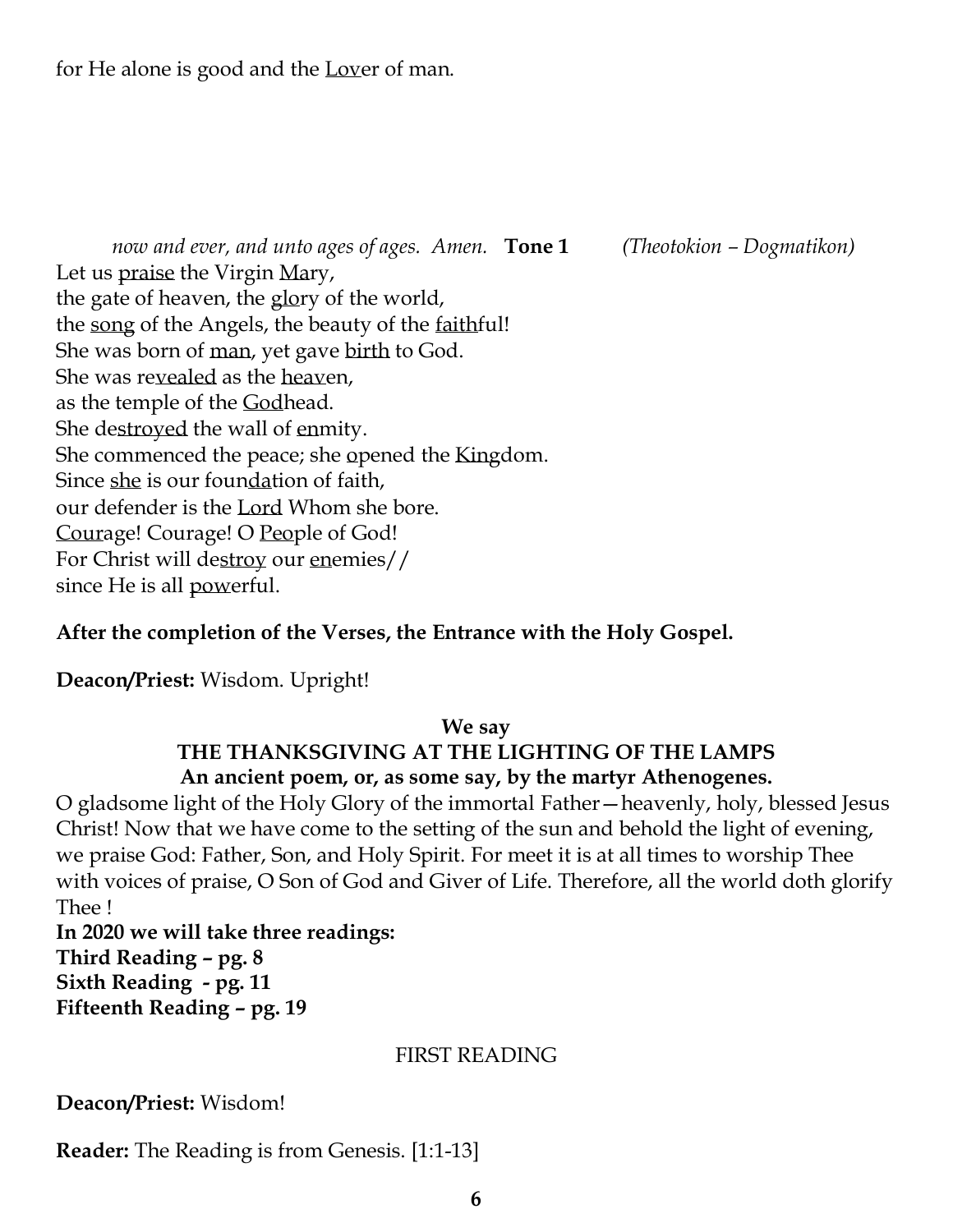### **Deacon/Priest:** Let us attend.

**Reader:** In the beginning God made the heaven and the earth. Now the earth was invisible and unformed, and darkness was upon the deep and a spirit of God was being borne upon the water. And God said: Let there be light, and there was light. And God saw the light, that it was good; and God made a separation between the light and the darkness. And God called the light Day, and the darkness he called Night; and there was evening and there was morning, one day. And God said: Let there be a firmament in the midst of the water and let there be a separation between the water and the water; and it was so. And God made the firmament; and God made a separation between the water, which was below the firmament, and between the water which was above the firmament. And God called the firmament Heaven; and God saw that it was good, and there was evening and there was morning, a second day. And God said: Let the water below heaven be gathered together into one gathering, and let dry land appear; and it was so. And the water below heaven was gathered together into their gatherings, and the dry land appeared. And God called the dry land Earth, and the accumulations of the waters he called Seas. And God saw that it was good. And God said: Let the earth sprout herb of grass, sowing seed according to its kind and according to its likeness, and fruiting tree making fruit, whose seed is in it according to its kind upon the earth; and it was so. And the earth brought forth herb of grass, sowing seed according to its kind and according to its likeness, and fruiting tree making fruit, whose seed was in it according to its kind upon the earth, and God saw that it was good. And there was evening and morning, a third day.

### SECOND READING

## **Deacon/Priest:** Wisdom!

**Reader:** The Reading is from the Prophecy of Isaias [60:1-16]

### **Deacon/Priest:** Let us attend.

**Reader:** Be enlightened, be enlightened, Jerusalem, for your light has come and the glory of the Lord has dawned upon you. See, darkness will cover the earth as thick darkness upon nations; but upon you will the Lord manifest himself, and his glory will appear upon you. And kings will walk in your light and nations in your splendour. Like up your eyes around and see your children gathered; see, all your sons have come from afar, and your daughters will be raised on men's shoulders. Then you will see, and fear and be amazed in your heart, because wealth of sea and of nations and of peoples will transfer to you; and herds of camels will come to you and camels of Madiam and Gaipha will cover you; all they from Saba will come, bringing gold and they will bear incense and precious stone and they will declare the good tidings of the salvation of the Lord. And all the sheep of Kedar will be gathered to you and the rams of Nabaioth will come to you, and there will be offered acceptable sacrifices on my altar, and my house of prayer will be glorified.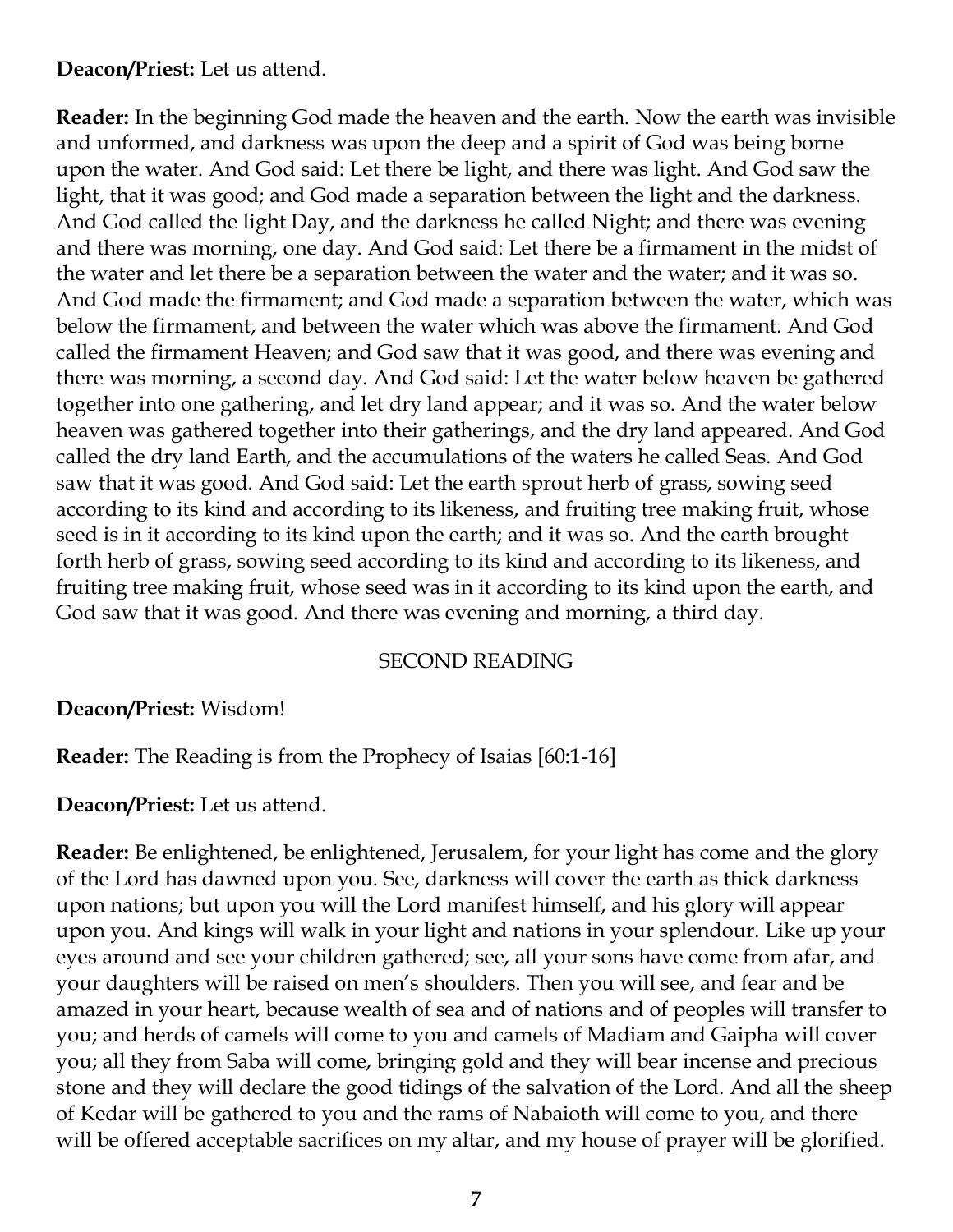Who are these who fly like clouds and as doves with their nestlings? The isles awaited me and in the first place the ships of Tharsis to bring your children from afar and their silver and gold with them for the sake of the holy name of the Lord and for the sake of the glorious Holy One of Israel. And strangers will build your walls and their kings will stand before you; for because of my wrath I smote you and because of mercy I loved you. And your gates will be open continually, night and day they will not be shut, to bring to you the power of the nations and their kings as captives; for the nations and kings who will not serve you will perish and the nations will be made a desert in the desert places. And the glory of Libanus will come to you with cypress and pine and cedar together, to glorify my holy place and I shall glorify the place of my feet. And the sons of those who humbled you and of those who embittered you will come to you afraid, and you will be called City of the Lord, Sion of the Holy One of Israel. Because of your being abandoned and hated, and there was no one to help you, I will give you eternal joy, gladness for generations of generations; and you will suck the milk of nations and eat the wealth of kings; and you will know that it is I the Lord who save you and I the God of Israel who deliver you.

#### THIRD READING

**Deacon/Priest:** Wisdom!

**Reader:** The Reading is from Exodus. [12:1-12]

**Deacon/Priest:** Let us attend.

**Reader:** The Lord said to Moses and Aaron in the land of Egypt, saying: This month is the beginning of months for you, it is for you the first among the months of the year; speak to the whole congregation of the of the children of Israel saying: On the tenth of this month let each take a sheep according to the houses of their families; if they should be too few in the house so that there are not enough for a sheep, he is to take with him his neighbour according to the number of souls; each shall be numbered for him according the sufficiency for a sheep; it shall be for you a sheep, perfect, male, a yearling; you shall take it from the lambs and the kids. And it shall be kept by you until the fourteenth of this month and the whole multitude of the congregation of the children of Israel shall slaughter it towards evening; and they are to take some of the blood and put it on the two door-posts and on the lintel in the houses in which they eat it, and they are to eat the meat in this night; roasted by fire, and they are to eat unleavened bread on bitter herbs. You are not to eat it raw or boiled in water, but only roasted by fire, the head with the feet and the entrails. You are not to leave any of it until morning and you are not to break a bone of it; but what is left over of it until morning you are to burn up with fire. This is how you are to eat it: your loins girt, your sandals on your feet and your staves in your hands; and you are to eat it in haste: it is a Pascha for the Lord.

#### FOURTH READING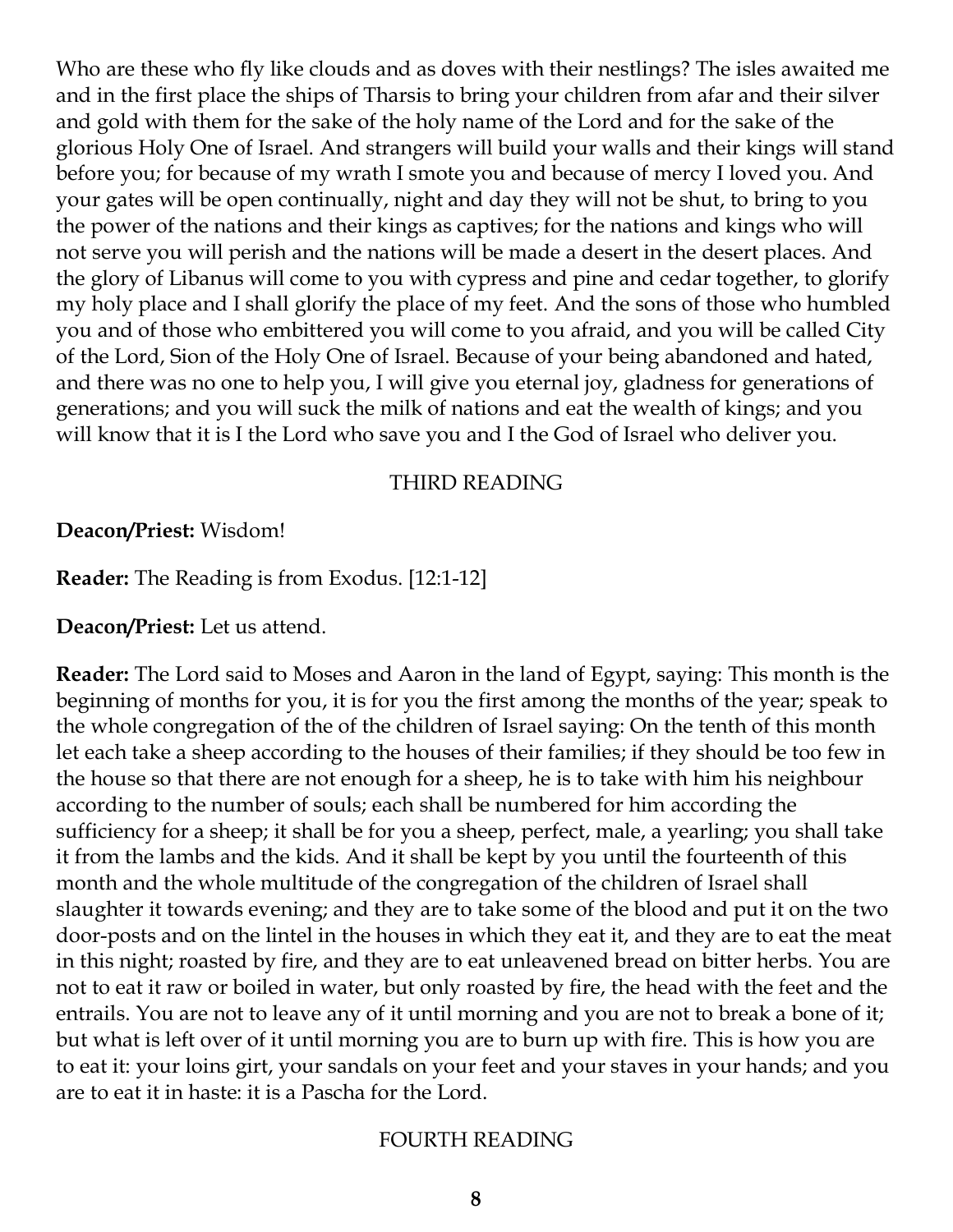**Deacon/Priest:** Wisdom!

#### **Reader:** The Reading of the Prophecy of Jonas. [1-4]

**Deacon/Priest:** Let us attend.

**Reader:** The word of the Lord came to Jonas, the son of Amathi, saying: Arise and journey to Nineve the great city, and preach in it, because the cry of its wickedness has gone up before me. And Jonas arose to flee to Tharsis from the face of the Lord; and he went down to Joppa and found a boat bound for Tharsis, and he paid the fare, and boarded it, to sail with them to Tharsis from the face of the Lord. And the Lord raised a great wind on the sea; and there came a great storm on the sea, and the boat was in danger of breaking up. And the sailors were afraid and each cried to his god, and they threw the cargoes that were in the boat into the sea to lighten it of them. But Jonas had gone down into the hold of the boat and was sleeping and snoring. And the captain approached him and said to him: Why are you snoring? Arise, and call on your God, perhaps God will save us, and we may not perish. And each one said to his neighbour: Come, let us cast lots, and let us find out for what reason this evil is upon us. And they cast lots, and the lot fell on Jonas. And they said to him: Tell us for what reason this evil is upon us. What is your work? Where have you come from? And where are you going? And from what country and from people are you? And he said to them: I am a servant of the Lord, and I worship the Lord, the God of heaven, who made the sea and the dry land. And the men feared with a great fear, and they said to him: Why did you do this? Because the men knew that he was fleeing from the face of the Lord, because he had told them; and they said to him: What are we to do with you, and so the sea will become calm for us? Because the sea was rising and raising an even greater storm. And Jonas said to them: Take me, and throw me into the sea, and the sea will become calm for you; because I know that it is because of me that this great storm is upon you. And the men were striving to return to land, and they could not, because the sea rose ever higher against them. And they cried out to the Lord and said: Let it not be, Lord; let us not perish because of the soul of this person, and do not bring on us just blood; because you, Lord, have done as you wished. And they took Jonas and threw him into the sea and the sea ceased from its raging. And the men feared the Lord with a great fear, and they sacrificed a sacrifice to the Lord, and they vowed vows. And the Lord had ordered a great whale to swallow down Jonas; and Jonas was in the belly of the whale for three days and three nights. And Jonas prayed to the Lord his God and said: I cried to the Lord my God in my trouble: and he heard me; from the bowels of hell my cry; you heard my voice. You cast me into the depths of the heart of the sea: and rivers surrounded me. All your billows and your waves passed over me. And I said: I have been thrust from your eyes; shall I look again towards your holy temple. Water encompassed me, even to my soul: the final deep closed round me. My head went down to the clefts of the mountains. I descended into the earth, whose bars are eternal barriers. Let my life come up from corruption to you, O Lord my God. As my soul was departing from me I remembered the Lord; and let my prayer come to you, to your holy temple. Those who

**9**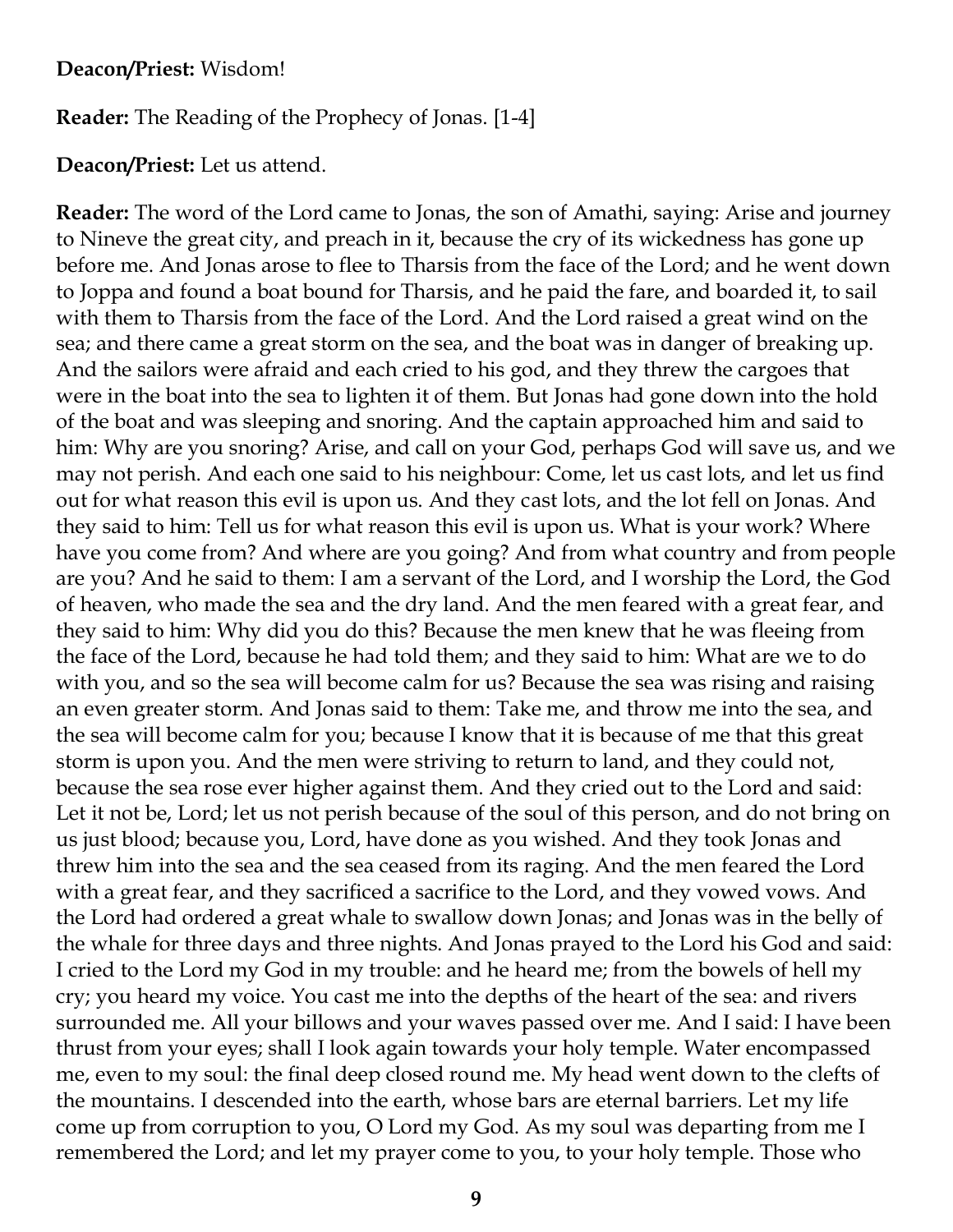preserve vain and foolish things have forsaken their own Mercy. But I shall sacrifice to you with a voice of praise and confession; I will pay you. O Lord, whatever I have vowed, for my salvation. And the Lord ordered the whale; and it cast Jonas out upon the dry land. And the word of the Lord came to Jonas a second time, saying: Arise and journey to Nineve the great city, and preach in it in accordance with the previous word which I spoke to you. And Jonas arose and journeyed to Nineve, as the Lord had told him. Now Nineve was a great city to God, of about three days journey. And Jonas began to journey into the city, about one day's journey, and he preached and said: Still three days and Nineve will be overthrown. And the men of Nineve believed God and proclaimed a fast, and dressed in sackcloth from the greatest of them to the least. And the word reached the king of Nineve, and he rose from his throne, and took off his robe, and out on sackcloth, and sat on ashes. And there was a proclamation and a declaration in Nineve from the king and from his nobles, saying: Humans and beasts, oxen and sheep are not to eat, not to pasture and not to drink water. So humans and beasts put on sackcloth and cried out insistently to God; and they turned away each from their wicked way and from the injustice in their hands, saying: Who knows if God will repent and be entreated and turn back from the anger of his rage, and we may not perish? And God saw their works, that they had turned from their wicked ways, and God repented of the evil which he had said he would do to them, and he did not do it. And Jonas was very deeply grieved, and he was troubled, and he prayed to the Lord and said: Were not these my words when I was still in my land? Because of this I made haste to escape to Tharsis, because I knew that you are merciful, and pitying and long-suffering and full of mercy, and repent over evils. And now, Master, Lord, take my soul from me, for it is better for me to die than to live. And the Lord said to Jonas: Are you then so very grieved? And Jonas left the city, and sat down opposite the city, and made a tent for himself, and sat under it in the shade, until he should see what would happen to the city. And God gave orders to a gourd, and it came up over Jonas head, to be a shade for him above his head, to shade him from his troubles; and Jonas rejoiced with great joy at the gourd. And God gave orders to a worm at dawn on the morrow, and it smote the gourd and it withered up. And it came to pass that as soon as the sun had dawned that God gave orders to a burning east wind; and the sun beat down on Jonas' head; and he fainted and despaired of his soul, and said: It were better for me to die than live. And God said to Jonas: Are you then so very grieved over the gourd? And he said: I am very grieved, even to death. And the Lord said: You had pity for the gourd, for which you had suffered no evil, nor did you rear it; it came into being before night, and perished before night. And I, shall I not have pity for Nineve the great city, in which dwell more than one hundred and twenty thousand people, who do not know their right hand or their left, and many animals.

#### FIFTH READING

#### **Deacon/Priest:** Wisdom!

**Reader:** The Reading is from Jesus son of Navi. [5:10-15]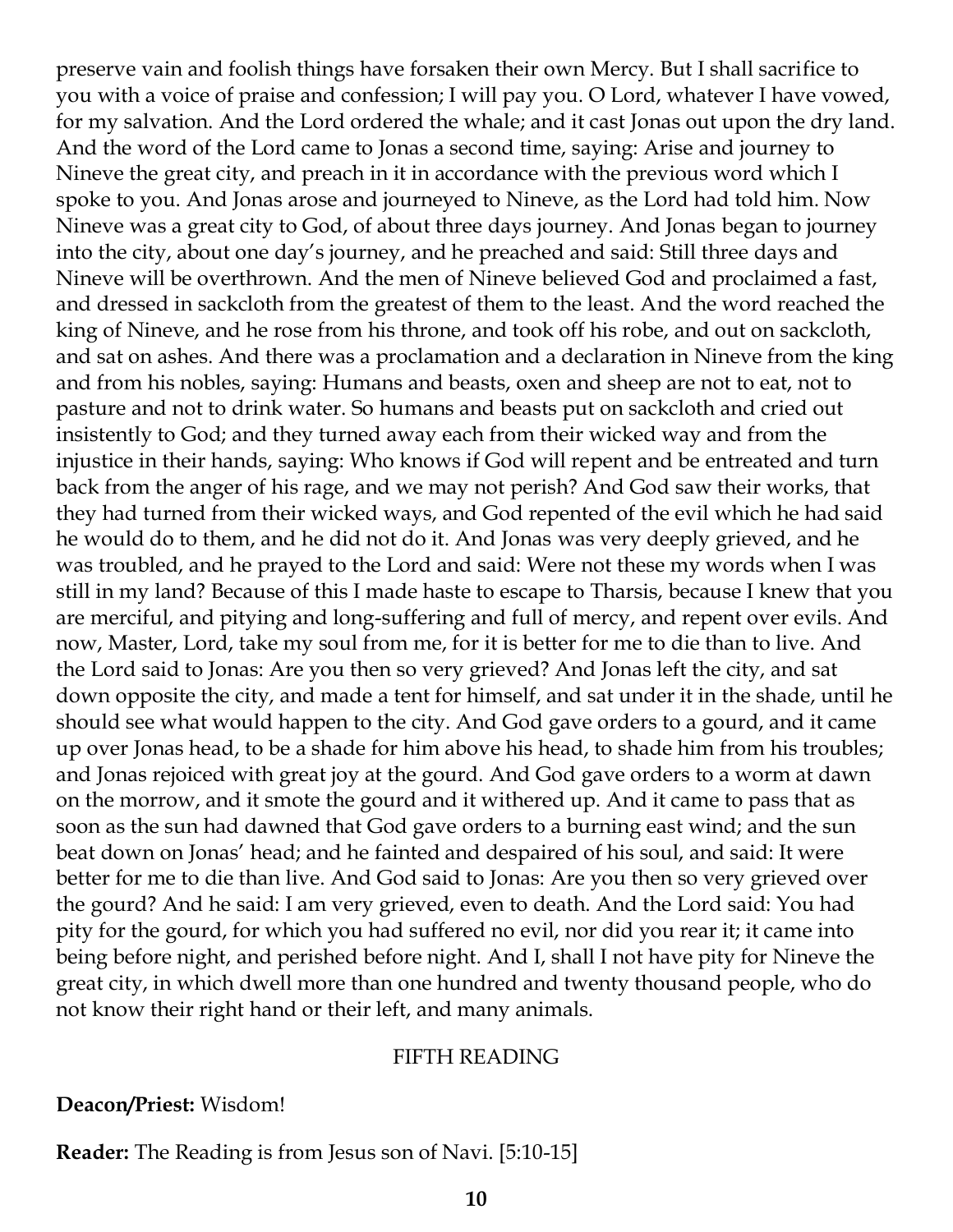**Deacon/Priest:** Let us attend.

**Reader:** The children of Israel encamped in Galgala and kept the Passover on the fourteenth day of the first month in the evening, to the west of Jericho, on the far side of the Jordan in the plain. And they ate of the corn of the land on the morrow of Passover, unleavened and new. On this day the manna ceased, after they had eaten of the corn of the land, and there was no longer manna for the children of Israel; they harvested the country of the Phoenicians in that year. And it came to pass when Jesus was in Jericho that he looked up with his eyes and saw someone standing in front of him, and a drawn sword was in his hand; and Jesus approached him and said to him: Are you ours, or of the enemies? But he said to him: I, the Chief Captain of the power of the Lord, have now come. And Jesus fell on his face to the ground, and worshipped, and said to him: Master, what order do you give your servant? And the Lord's Chief Captain said to Jesus: Untie your sandal from your feet; for the place on which you are standing is holy. And Jesus did so.

### SIXTH READING

### **Deacon/Priest:** Wisdom!

**Reader:** The Reading is from Exodus. [13:20-22, 14:1-31, 15:1-19]

**Deacon/Priest:** Let us attend.

**Reader:** The children of Israel departed from Sok-choth and encamped at Othom by the desert. God was leading them by day with a pillar of cloud to show them the way, but by night with a pillar of fire. The pillar of cloud did not fail to appear to them by day, and the pillar of fire by night before all the people. And the Lord spoke to Moses, saying: Speak to the children of Israel, and let them turn away and encamp opposite the settlement between Magdol and the sea, opposite Beel-sepphon; before them you will camp by the sea. And Pharaoh will say to his people: These children of Israel are wandering in the land; for the desert has shut them in. But I will harden Pharaoh's heart, and he will pursue after them; and I shall be glorified in Pharaoh and in all his army; and the Egyptians will know that I am the Lord; and the did this. And it was reported to the king of the Egyptians that the people had fled; and the heart of Pharaoh and his servants was changed against the people, and they said: Why did we do this—to send the children of Israel away so as not to slave for us? So Pharaoh yoked his chariots and assembled all his people with himself, and took six hundred chosen chariots and all the cavalry of the Egyptians, and the captains over them all. And the Lord hardened the heart of Pharaoh, king of Egypt, and he went in pursuit after the children of Israel; but the children of Israel marched out with upraised hand. And the Egyptians went in pursuit after them and found them encamped by the sea. And all the cavalry and chariots of Pharaoh, and the horsemen and his army were opposite the settlement in front of Beel-sepphon; and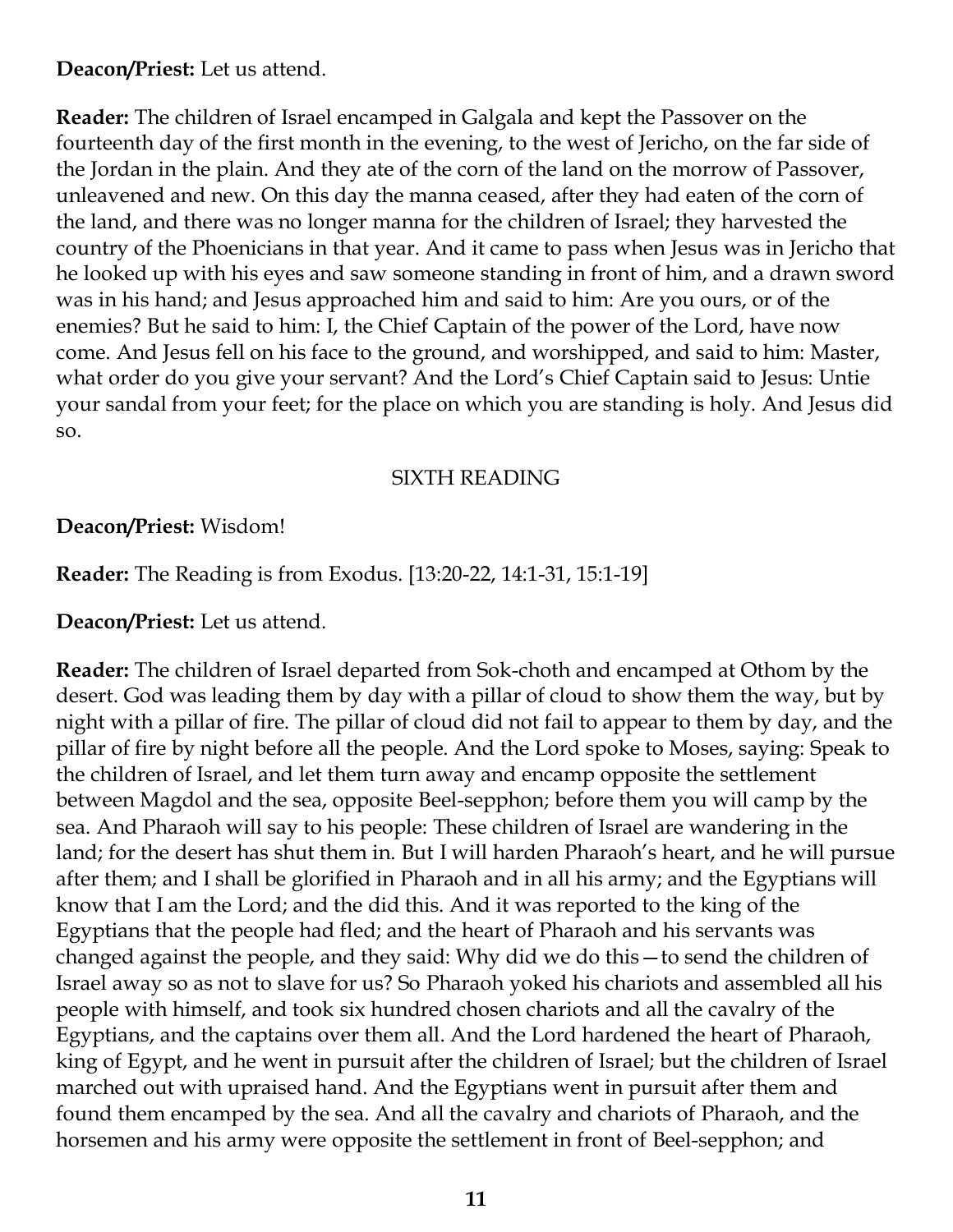Pharaoh approached. And the children looked up with their eyes and they saw, and lo, the Egyptians were encamped behind them, and they were greatly afraid; but the children of Israel cried out to the Lord, and said to Moses: Because there were no graves in Egypt have you brought us out to die in the desert? What have you done this, leading us out of Egypt? Is not this the word which we spoke to you when we said: Leave us alone that we may be slaves of the Egyptians? For it is better for us to be slaves to the Egyptians than to die in this desert. But Moses said to the people: Take courage, stand firm, and see the salvation which comes from the Lord, which he will perform for us to-day. For the way in which you have seen the Egyptians to-day, you will not see them again for ever. The Lord will fight for you, and you will keep silent. But the Lord said to Moses: Why do you cry out to me? Speak to the children of Israel, and them yoke up again; and you, lift up your staff and stretch out hand upon the sea, and divide it; and let the children of Israel enter the midst of the sea on dry ground. And see, I shall harden Pharaoh's heart, and that of all the Egyptians, and they will enter after them; and I shall be glorified in Pharaoh and in all his army, and in his chariots and in his horses; and all the Egyptians will know that I am the Lord, when I am glorified in Pharaoh and in his chariots and in his horses. And the Angel of God, who marched before the camp of the children of Israel, removed and marched at their rear; while the pillar of cloud also removed from in front of them and stood in their rear. And it entered between the camp of the Egyptians and the camp of the children of Israel, and stopped; and there was darkness and gloom; and the night passed and they did not come near one another the whole night. But Moses stretched out his hand upon the sea; and the Lord drove the sea with a strong south wind the whole night long, and made the sea dry; and the water was parted. And the children of Israel entered the midst of the sea on dry land; and its water was a wall on the right and a wall on the left. But the Egyptians went in pursuit and entered after them, and all the cavalry of Pharaoh, and the chariots and the riders into the midst of the sea. But it came to pass at the dawn watch that the Lord looked upon the camp of the Egyptians in a pillar of fire and cloud, and he troubled the camp of the Egyptians; and bound the axles of their chariots, and made them go with difficulty. And the Egyptians said: Let us fly from before Israel; for the Lord is fighting the Egyptians for them. But the Lord said to Moses: Stretch out your hand upon the sea and let the water be restored and let it cover the Egyptians, the chariots and the riders. But Moses stretched out his hand upon the sea, and the water was restored towards day to its place; but the Egyptians fled under the water; and the Lord shook off the Egyptians into the midst of the sea; and the water came back, it covered the chariots and the riders and all the power of Pharaoh, those who entered after them into the sea, and there was not one of them left behind. But the children of Israel marched through dry land in the midst of the sea; while the water was a wall for them on the right and on the left. And the Lord delivered Israel on that day from the hand of the Egyptians; and Israel saw the Egyptians dead by the shore of the sea. While Israel saw the mighty hand, what the Lord had done to the Egyptians; and the people feared the Lord and believed God and Moses his servant. Then Moses and the children of Israel sang this song to the Lord, and said: Let us sing to the Lord, for he is greatly glorified: horse and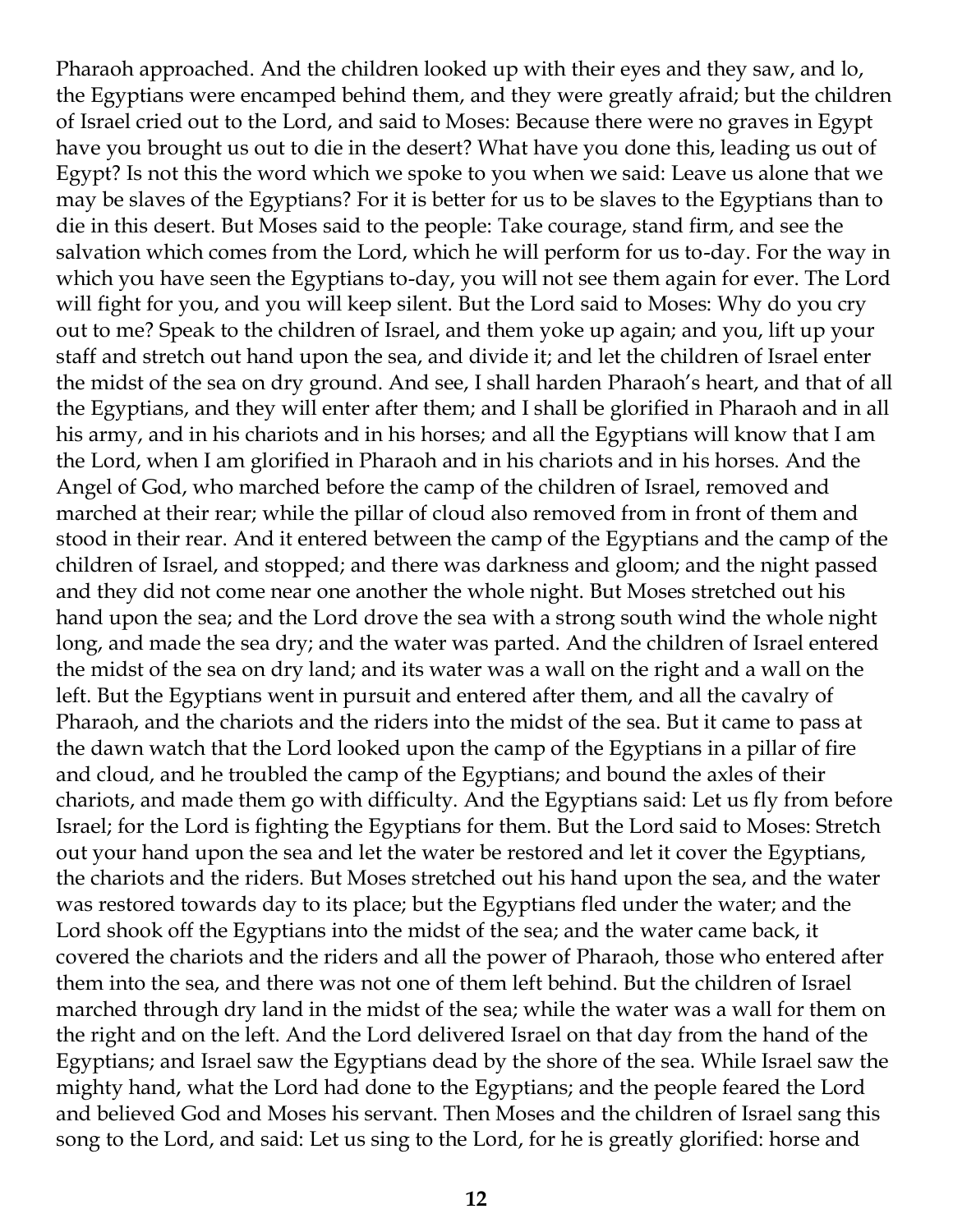rider he has cast into the sea. Helper and protector he has become for my salvation: he is my God and I will glorify him; my father's God and I will exalt him. The Lord shatters wars, the Lord is his name. Pharaoh's chariots and power he has cast into the sea; his chosen mounted captains he has drowned in the Red Sea. With the deep he covered them: they sank to the bottom like a stone. Your right hand, Lord, has been glorified with strength; your right hand, Lord, has crushed enemies; and by the multitude of your glory you have smashed the opponents. You sent forth your anger, it consumed them like a reed. And through the spirit of your wrath the water parted; the waters became fixed like a wall, and the waves became fixed in the midst of the sea. The enemy said: I will pursue, I will overtake, I will divide the spoil, I will fill my soul, I will destroy with my sword, my right hand shall lord it. You sent forth your spirit, the sea covered them, they sank like lead in a mass of water. Who is like you among the gods, Lord? Who is like you? Glorified in holiness, wondrous in glories, performing marvels. You stretched out your right hand, the earth swallowed them down. You guided with justice this people of yours, which you have redeemed; by your strength you have called them into your holy resting-place. Nations heard and were enraged; pangs have seized the inhabitants of Philistim. Then the leaders of Edom and the rulers of the Moabites hastened: trembling took hold of them: all the inhabitants of Canaan melted away. Let fear and trembling fall upon them: by the greatness of your arm let them be turned to stone; till your people pass over, O Lord: till your people, whom you have gained, pass over. Bring them and plant them on the mountain of your inheritance, your prepared dwelling, which you have made, Lord: the sanctuary which your hands have prepared. The Lord reigns over the ages and for ever and ever: for Pharaoh's horse went with the chariots and horsemen into the sea, and the Lord brought the water of the sea upon them; but the children of Israel walked on dry land in the midst of the sea.

#### SEVENTH READING

**Deacon/Priest:** Wisdom!

**Reader:** The Reading is from the Prophecy of Sophonias. [3:8a.9-15]

**Deacon/Priest:** Let us attend.

**Reader:** Thus says the Lord: Wait upon me for the day of my resurrection for witness; because then I shall turn upon peoples a tongue for its generation, for them all to call upon the name of the Lord, to serve him under one yoke. From the end of the rivers of Ethiopia I shall receive those who implore me; children of the scattered will bring me sacrifices. On that day you will not be put to shame because of all your practices with which you dishonoured me; because then I shall remove from you your disdainful pride, and you shall no more set yourself to magnify yourself upon my holy mountain. And I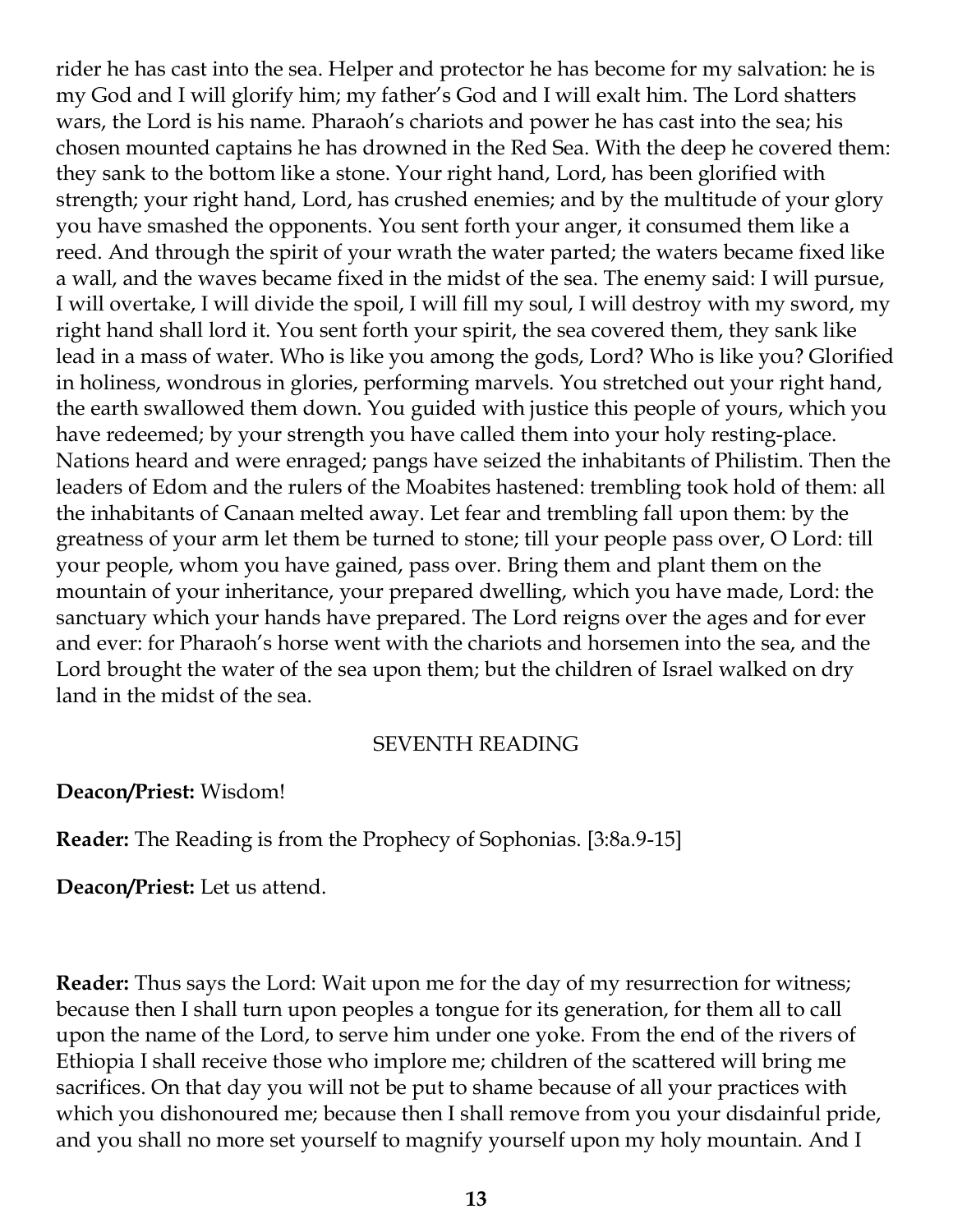shall leave in you a meek and humble people; and the remnant of Israel will reverence the name of the Lord, and they will not commit injustice, will not speak vanities, and there will not be found in their mouth a deceitful tongue; because they will pasture and lie down, and there will be none to terrify them. Rejoice greatly, daughter of Sion, proclaim, daughter of Jerusalem; be glad and exult from your whole heart, daughter of Jerusalem. The Lord has taken away your injustices; he has rescued you from the hand of your foes; the King of Israel, the Lord, is in your midst; you will no longer see evils.

#### EIGHTH READING

#### **Deacon/Priest:** Wisdom!

**Reader:** The Reading is from the 3rd Book of Kingdoms. [17:8-24]

#### **Deacon/Priest:** Let us attend.

**Reader:** The word of the Lord came to Elias saying: Rise, and journey to Sarepta in Sidonia; see, I have commanded a widow there to look after you. And he rose and journeyed to Sarepta and came to the gate of the city; and see, there was a widow gathering sticks. And Elias called after her and said to her: Fetch me, please, a little water in a vessel and I shall drink. And she went to fetch it, and Elias called after her: Fetch me, please, a morsel of bread too in your hand. And the woman said: As the Lord your God lives, I have not so much as a cake, but only a handful of flour in a pitcher and a little oil in a flask; and see, I am gathering a couple of twigs and I shall go in and prepare it for myself and my children, and we will eat it and die. And Elias said to her: Take courage, go in and do as you have said; but make me from it a little cake, and you shall bring it to me first and then you shall make for yourself and your children last. Because thus says the Lord: The pitcher of flour will not run out and the flask of oil not diminish until the day when the Lord gives rain upon the land. And the woman went and did so; and she ate and he and her children. And from that day the pitcher of flour did not run out and the flask of oil did not diminish according to the word of the Lord, which he had spoken through the hand of Elias. And it came to pass after this that the son of the woman, the mistress of the house, fell sick, and his sickness was very severe, until there was no spirit left in him. And she said to Elias: Why do you trouble me, man of God? Have you come here to remind me of my injustice and to kill my son? And Elias said to the woman: Give me your son; and he took him from her bosom and carried him to the upper chamber, in which he was lodging, and laid him to sleep on the bed. And Elias cried out to the Lord and said: Alas, Lord, the witness of the widow with whom I dwell, you have done evil in killing her son. And he breathed on the child three times and called on the Lord and said: Lord my God, Let the soul of this child return to it. And it came to pass that the child cried out; and he brought him down from the upper chamber into the house and gave him to his mother. And Elias said: Look, your son lives. And the woman said to Elias: See, I know that you are a man of God, and that the word of the Lord in your mouth is true.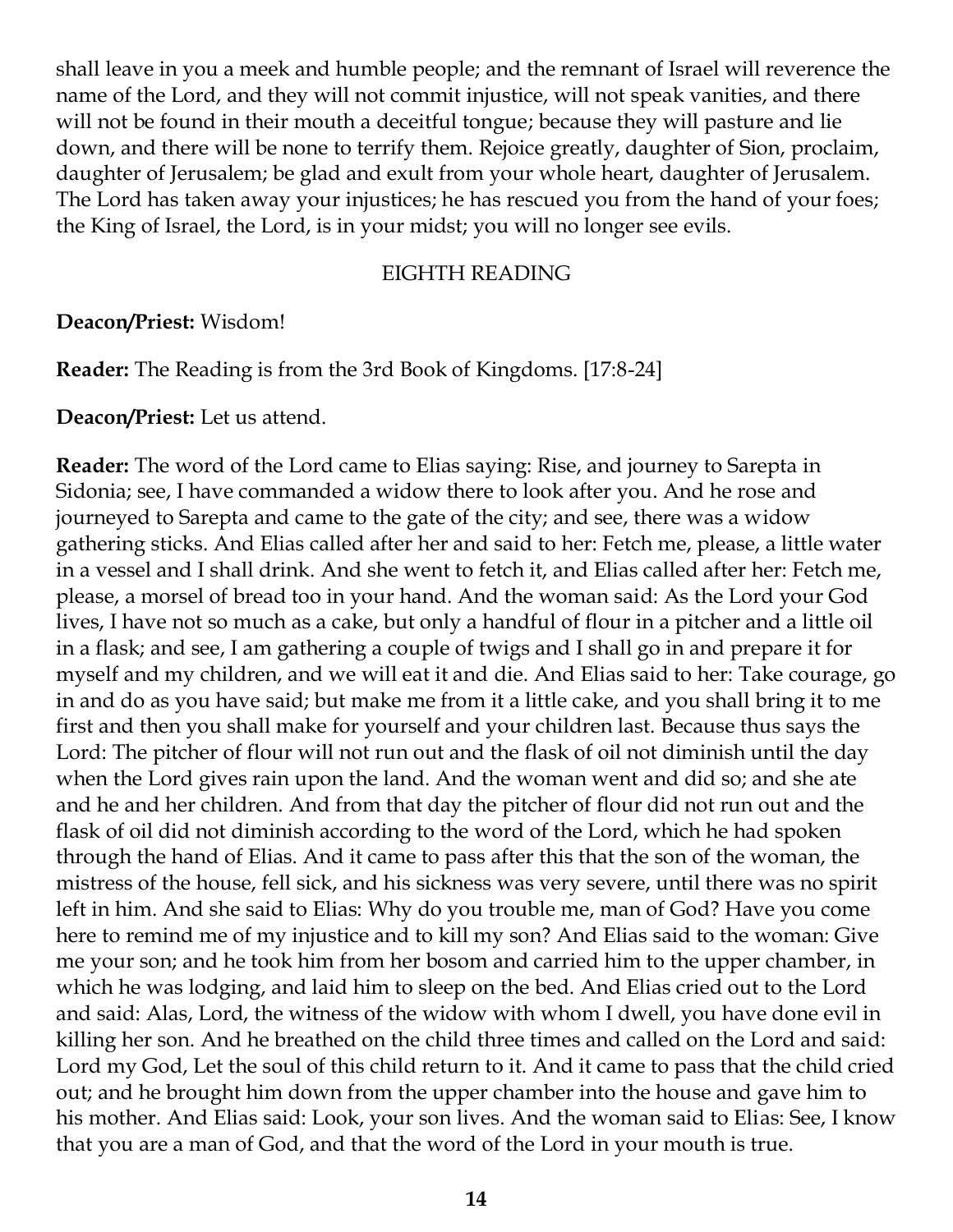### NINTH READING

## **Deacon/Priest:** Wisdom!

**Reader:** The Reading is from the Prophecy of Isaias. [61:10-11; 62:1-5]

## **Deacon/Priest:** Let us attend.

**Reader:** Let my soul rejoice in the Lord; for he has clothed me with a garment of salvation and a tunic of gladness, he has put a mitre on me as on a bridegroom, and he has adorned me as a bride with adornments; and as earth putting forth it flowers and a garden its seeds, so the Lord has made justice and gladness dawn before all the nations. [62:1] Because of Sion I shall keep silence and because of Jerusalem I shall not rest, until my justice has gone forth like light, while my salvation shall burn like a torch. And nations will see your justice and kings your glory; and one will call your name a new name, which the Lord will name; and you will be a crown of beauty in the Lord's hand, a diadem of kingship in the hand of your God. And you will no longer be called Abandoned, and your land will no longer be called Desert, for you will be called My Will and your land Inhabited; because the Lord has been well pleased with you, and your land will be inhabited. And as young man lives with a virgin, so will your children dwell; and it will be in the way that a bridegroom is glad in his bride, so the Lord will glad at you.

## TENTH READING

## **Deacon/Priest:** Wisdom!

**Reader:** The Reading is from Genesis. [22:1-18]

**Deacon/Priest:** Let us attend.

**Reader:** It came to pass after these things that God tested Abraham and said to him: Abraham, Abraham; but he said: Here am I. And he said: Take your son, your beloved, whom you love, Isaac, and journey to the high land and offer him there as a whole burnt offering on one of the mountains, which I shall tell you. In the morning Abraham arose, saddled his ass; while he took with him two servants and Isaac his son, and having split wood for the holocaust he arose and journeyed and came to the place which God had told him on the third day. And looking up with his eyes Abraham saw the place from afar. And Abraham said to his servants: Stay here with the ass, while I and the child cross over as far as there and when we have worshipped we shall return to you. Abraham took the wood for the holocaust and placed it on Isaac his son; while he took in his hand both the fire and the knife, and they journeyed the two of them together. Isaac said to Abraham his father: Father. He said: What is it, child? He said: See, the fire and the wood; where is the sheep for the holocaust? Abraham said: God will see for himself to a sheep for the holocaust, child. Both of them journeyed together and they came to the place, which God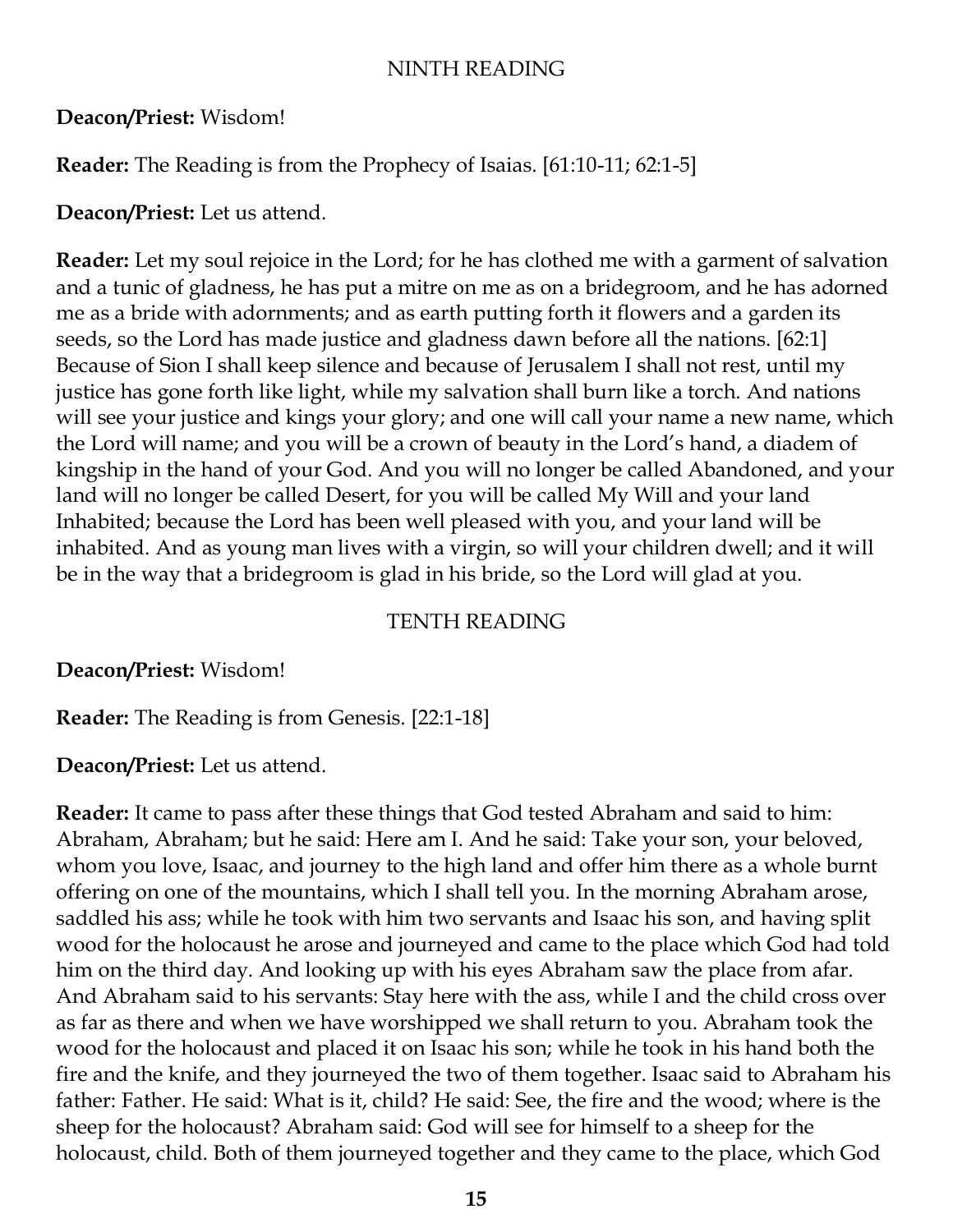had told him; and there Abraham built and altar and placed the wood on it and binding Isaac his son he placed him on the altar on top of the wood. And Abraham stretched out his hand to take the knife to slay his son. And the Angel of the Lord called him from Heaven and said to him: Abraham, Abraham. But he said: Here I am. And he said: Do not lay you hand on the child, nor do anything to him; for now I know that you fear God and have not spared your beloved son for my sake. And looking up with his eyes Abraham saw, and lo a ram caught in a Sabek plant by the horns; and Abraham went and took the ram and offered it as a holocaust instead of Isaac his son. And god called the name of the place: The Lord saw; as they say to this day: On the mountain the Lord was seen. And the Angel of the Lord called Abraham a second time from Heaven saying: By myself I have sworn, says the Lord, because you have done this thing, and have not spared your beloved son for my sake, therefore blessing I will bless you, and multiplying I will multiply your seed as the stars of Heaven and as the sand which is on the shore of the sea, and your seed will inherit the cities of their foes; and in your seed all the nations of the earth will be blessed, because you have obeyed my voice.

### ELEVENTH READING

### **Deacon/Priest:** Wisdom!

**Reader:** The Reading is from the Prophecy of Isaias. [61:1-10]

**Deacon/Priest:** Let us attend.

**Reader:** The Spirit of the Lord is upon me, because he has anointed me; he has sent me to preach the good news to the poor, to heal those who are broken in heart, to proclaim forgiveness to prisoners and sight to the blind, to declare an acceptable year of the Lord and a day of recompense to God, to comfort all those who mourn, to give those who mourn in Sion glory instead of ash, an anointing of gladness to the mourners, a garment of glory instead of a spirit of despondency; and they will be called generations of justice, a planting of the Lord for glory; and they will build eternal deserts, they will raise up those that were formerly deserted; and they will renew deserted cities, deserted for generations. And foreigners will come shepherding your sheep, and strangers as ploughmen and vinedressers. While you will be called priests of the Lord, ministers of God; you will eat the strength of nations and be marvelled at by their wealth. Thus they will inherit the land a second time, and eternal gladness will be upon their head. For I am the Lord who love justice and hate robberies of injustice; and I will give their toil to the just and I will make an eternal covenant with them. And their seed will be known among the nations and their offspring in the midst of the peoples; everyone who sees them will know them, for they are seed blessed by God and with gladness they will be glad in the Lord.

#### TWELFTH READING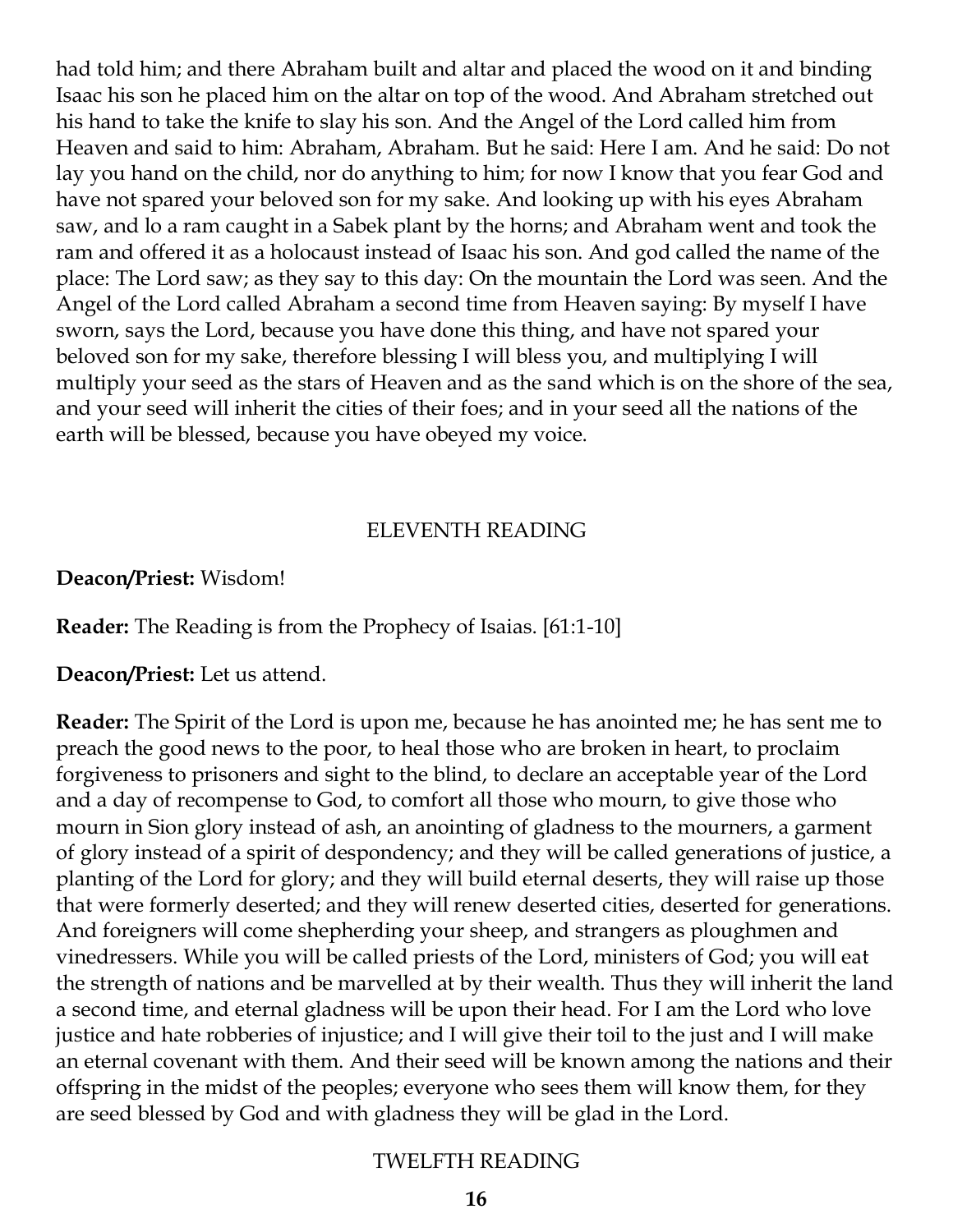#### **Deacon/Priest:** Wisdom!

### **Reader:** The Reading is from the 4th Book of Kingdoms. [4:8-37]

#### **Deacon/Priest:** Let us attend.

**Reader:** There came a day an Elissaios crossed to Soman, and there an important woman constrained him to take food; and it came to pass that as often as he went there he turned aside to eat there. And the woman said to her husband: See, I know that this man, who comes through to us continually, is a holy man of God; so let us make for him a little upstairs room and put a bed and a table and stool and a lamp in it; and it shall be that when he comes to us he will turn aside there. And a day came and he entered there and turned aside to the upstairs room and slept there. And he said to his boy Giezi: Call the Sunamite woman to me. And he called her, and she stood before him. And he said to him: Say to her then: You have shown this amazing trouble for us. What must we do for you? Have you some request to the King or to the captain of the host? But she said: I dwell in the midst of my people. And he said to Giezi: What must we do for her? And his boy Giezi said: Indeed she has no son, and her husband is an old man. And he called her, and she stood by the door. And Elissaios said to her: At this moment, when the season is, you, alive, will embrace a son. But she said: No, my Lord, do not lie to your servant. And the woman conceived in the womb and gave birth to a son at that time, as the season was, alive, as Elissaios had to her. And the boy grew; and it came to pass, when he went out to his father to the reapers, that he said to his father: My head, my head. And he said to the servant boy: Take him to his mother. And he took him to his mother, and he slept on her knees until midday and he died. And she took him and laid him on the bed of the man of God, and shut the door on him and went out. And she called her husband and said: Send me one of the boys and one of the she asses, and I will hurry to the man of God and then return. And he said to her: Why are you going to him to-day? It is not new moon or Sabbath. But she said: Peace. And she saddled the she ass and said to her boy: Now, go, and do not hesitate because of me to ride, unless I tell you. Come, journey and go as far as the man of God on Mount Carmel. And she went and journeyed as far as the man of God on the mountain. And it came to pass that Elissaios saw her coming, and said to his boy Giezi: Look, that Sunamite woman; now run to meet her, and you are to say: Is it peace? Is it peace for your husband? Is it peace for the boy? But she said: Peace. And she came to Elissaios on the mountain and seized his feet, and Giezi approached to push her away. And Elissaios said: Let her alone, because her soul is greatly grieved, and the Lord has hidden it from me and not told me. But she said: Did I ask a son of my lord? For did I not say: Do not lie to me. And Elissaios said to Giezi: Gird yourself and take my staff in your hand and go. If you meet a man, you are not to bless him, and if a man blesses you, you are not to answer him. And you are to lay my staff on the face of the boy. And the boy's mother said: As the Lord lives and as your soul lives, I shall not leave you. And Elissaios arose and went behind her. And Giezi went on ahead of her and placed the staff on the boy's face, and there was no sound nor any hearing. And he returned to meet him and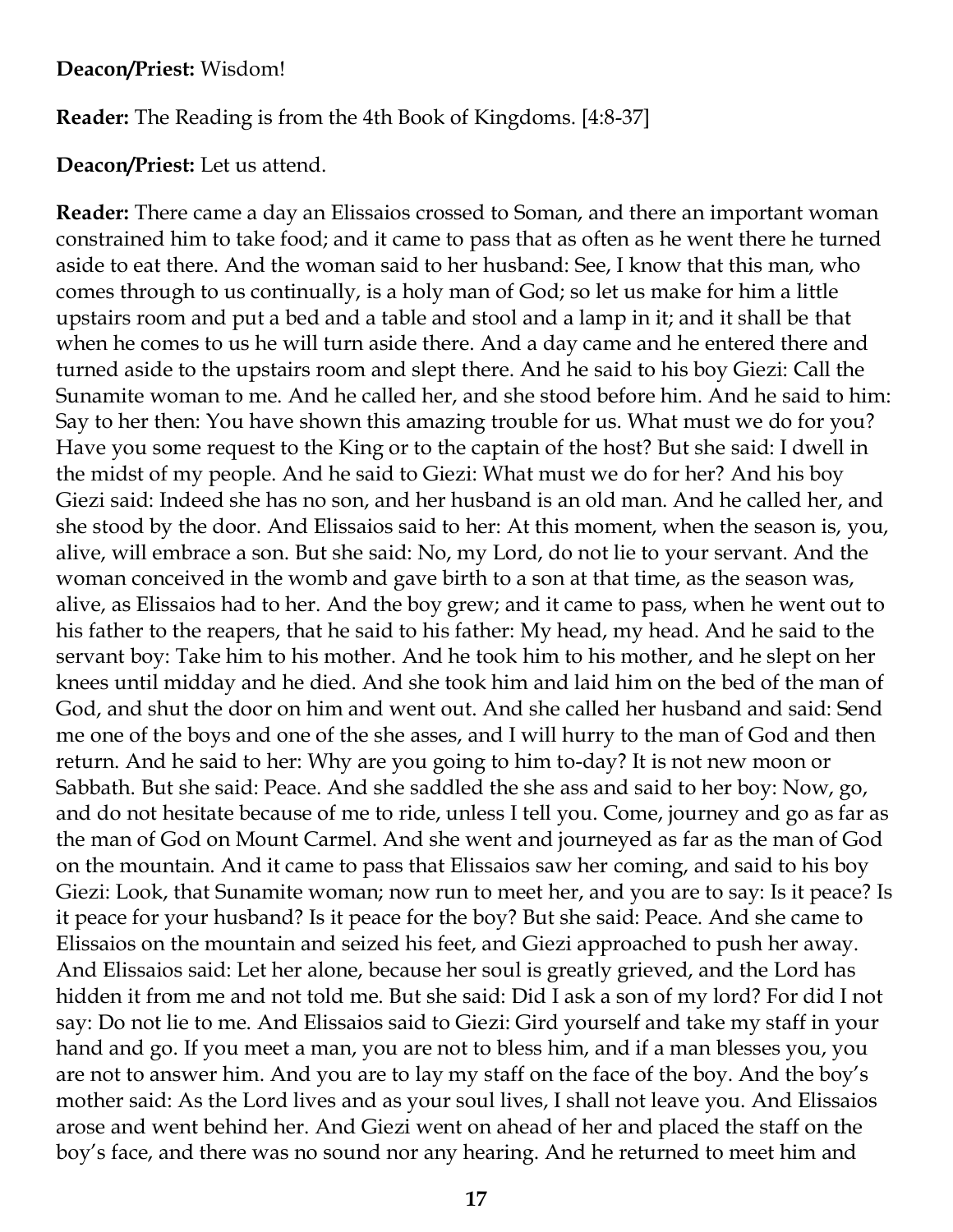gave him the news, saying: The boy has not been raised. And Elissaios entered the house; and lo, the boy was lying dead on his bed. And Elissaios entered the house and shut the door on the two of them and prayed to the Lord. And he climbed up and lay on the boy and put his mouth to his mouth and his eyes to his eyes and his hands to his hands, and he bowed himself upon him, and the boy's flesh grew warm. And he returned and walked in the house, up and down, and went up and bowed over the boy seven times; and the boy opened his eyes. And Elissaios shouted to Giezi and said: Call this Sunamite woman to me; and he called her, and she came to him. And Elissaios said to her: Take your son. And the woman came and fell at his feet and worshipped to the ground; and she took her son and went out.

### THIRTEENTH READING

## **Deacon/Priest:** Wisdom!

**Reader:** The Reading is from the Prophecy of Isaias. [63:11-19, 64:1-5]

### **Deacon/Priest:** Let us attend.

**Reader:** Thus says the Lord: Where is he who brought the shepherd of the sheep out of the earth? Where is he who put the Holy Spirit in them? Who led Moses by his right hand, the arm of his glory? He overpowered the water in front of him, to make for himself an eternal name. He led them through the deep like a horse through the desert, and they did not grow weary, like cattle through a plain; a spirit came down from the Lord and guided them; thus you led out your people to make for yourself a name of glory. Turn from heaven and look from your holy house and from your glory: where is your zeal and your strength? Where is the multitude of your mercy and your pities, because you have held back from us? You are our Father, because Abraham did not know us, and Israel did not acknowledge us, but you, Lord our Father, deliver us; from the beginning your name is upon us. Why have you made us wander from your way, Lord? Why have your hardened our heart not to fear you? Turn back for your servants' sake, for the tribes of your inheritance, that we may inherit a little of your holy mountain. Our opponents have trampled down your sanctuary. We have become as from the beginning, when you did not rule us, when your name had not been invoked upon us. [*64:1*] If you open heaven, trembling will take hold on the mountains from you, and they will melt, as wax melts before the face of fire, and fire will burn up the opponents and your name will be manifest among the opponents; at your presence nations will be troubled; trembling from you will take hold of mountains. From of old we have not heard, our eyes have not seen a God but you, and the works which you will do for those who await your mercy. For they will meet with those who do what is just and who will remember your ways.

### FOURTEENTH READING

## **Deacon/Priest:** Wisdom!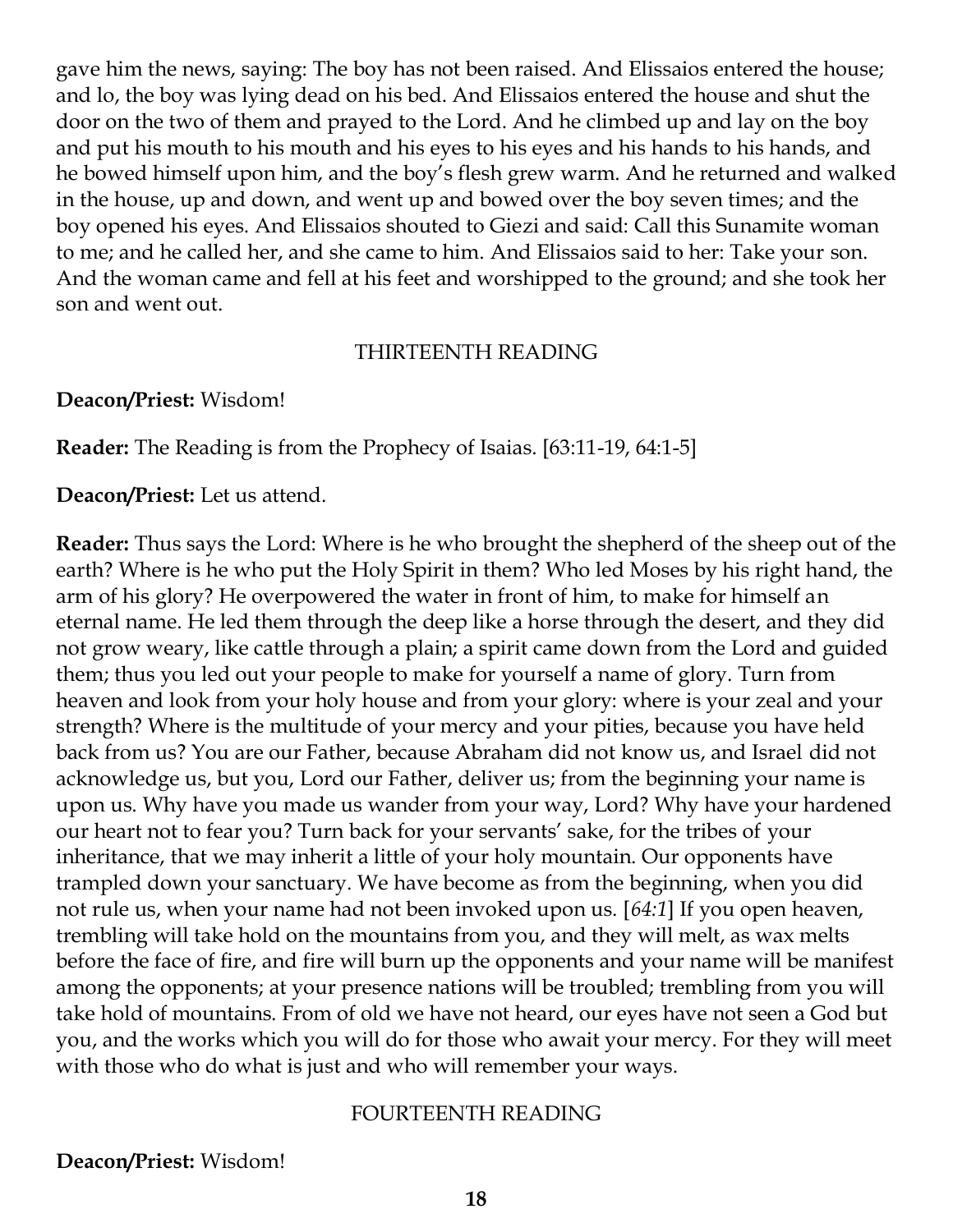**Reader:** The Reading is from the Prophecy of Jeremias. [38:31-34]

**Deacon/Priest:** Let us attend.

**Reader:** Thus says the Lord: Lo, days are coming and I shall make a covenant with the house of Israel, and a new covenant with the house of Juda, not according to the covenant which I made with their fathers, on the day when I took their hand to lead them out of the land of Egypt, because they did not abide by my covenant, and I disregarded them, says the Lord. Because this is my covenant, which I will make with the house of Israel after those days, says the Lord, I will surely give my laws into their minds and I shall write them on their hearts, and I shall be for them as God, and they shall be for me a people. And they will not teach each his fellow citizen, and each his brother, saying: Know the Lord; because they will all know me, from the smallest among them to the greatest, because I shall be merciful to their iniquities, and I shall not remember their sins any more.

## FIFTEENTH READING

**Deacon/Priest:** Wisdom!

**Reader:** The Reading is from the Prophecy of Daniel. [3:1-88]

## **Deacon/Priest:** Let us attend.

**Reader:** In the eighteenth year Nabuchodonosor made a golden image; its height was sixty cubits and its breadth was six cubits; and he set it up in the plain of Deпra, in the country of Babylon. And he sent to gather all the governors and generals and magistrates and chiefs and princes, all those with authority, all the governors of countries to come to the dedication of the image. And they were gathered, the magistrates, governors, generals, chiefs, great princes, those with authority, all the governors of countries for the dedication of the image which Nabuchodonosor the king had set up; and they stood before the image. And the herald cried loudly: To you it is ordered, peoples, tribes, languages, at what hour you shall hear the sound of trumpet, pipe, harp, sackbut, psaltery and every kind of music, you shall fall down and worship the golden image which Nabuchodonosor the king has set up. And any one who does not fall down and worship, at that hour shall be cast into the burning furnace of fire. And it came to pass that when the people heard the sound of trumpet, pipe, harp, sackbut, psaltery and every kind of music, all the peoples, tribes and languages fell down and worshipped the golden image which Nabuchodonosor had set up. Then certain Chaldean men approached and accused the Jews and they spoke and said to king Nabuchodonosor: O king, live for ever! You, O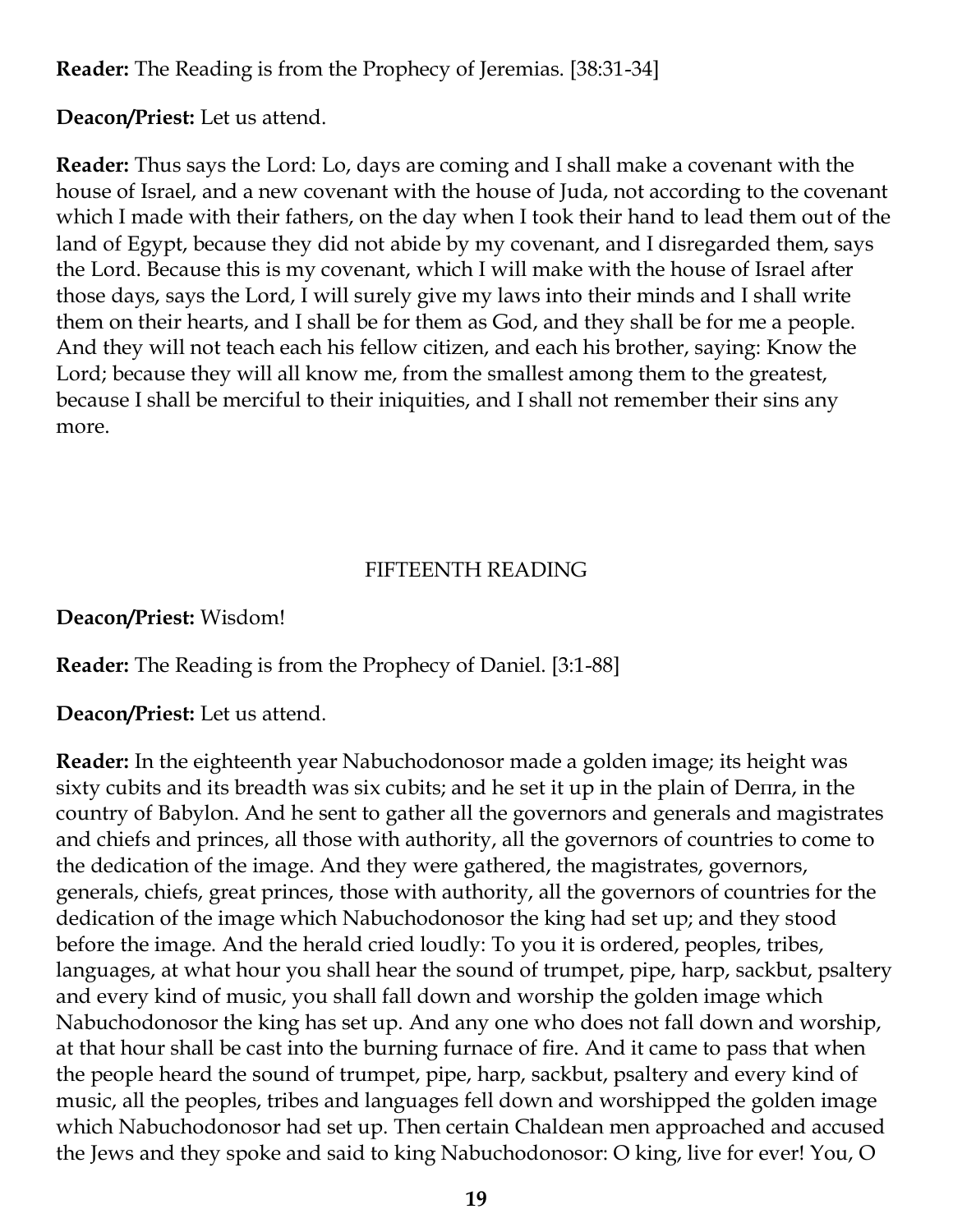king, have given an order that everyone who hears the sound of trumpet, pipe, harp, sackbut, psaltery and every kind of music and does not fall down and worship the golden image, shall be cast into the burning furnace of fire. There are Jewish men, whom you have placed over the works of the country of Babylon, Sedrach, Misach and Abdenago, who have not obeyed your order, O king, and do not serve your gods and who do not worship the golden image which you have set up. Then in rage and anger Nabuchodonosor ordered Sedrach, Misach and Abdenago to be brought; and they were brought before the king; and Nabuchodonosor answered and said to them: Is it true, Sedrach, Misach and Abdenago that you do not serve my gods, and do not worship the golden image that I have set up? Now therefore, when you hear the sound of trumpet, pipe, harp, sackbut, psaltery and every kind of music, you are to fall down and worship the golden image that I have set up; and if you do not worship, in that hour you will be cast into the burning furnace of fire. And who is the god that will rescue you from my hands? Sedrach, Misach and Abdenago answered king Nabuchodonosor: We have no need to answer you over this matter; for our God, whom we serve, is in heaven, able to rescue us from the burning furnace of fire and he will from your hands, O king, because we will not serve your gods and we will not worship the golden image that you have set up. Then Nabuchodonosor was filled with rage, and his countenance was changed towards Sedrach, Misach and Abdenago, and he ordered the furnace to be heated sevenfold, so that it should burn to the uttermost; and he ordered his strongest men to fetter Sedrach, Misach and Abdenago and to cast them into the burning furnace of fire. Then the man bound then with their coats, caps, leggings and other clothing and they were cast into the middle of the burning fiery furnace, since the word of the king was pressing; and the furnace was heated exceedingly, sevenfold. And these three, Sedrach, Misach and Abdenago, fell bound into the midst of the burning furnace of fire, and they walked in the middle of the flame, praising god and blessing the Lord. And Azarias prayed thus; and opening his mouth in the middle of the fire he said: Blessed are you, O Lord, the God of our fathers: and praised and glorified is your name to the ages. For you are just in all that you have done for us. And all your works are true, and your ways are right, and all your judgements are true. And judgements of truth you have executed in all that you have brought upon us. And upon Jerusalem the holy city of our fathers. Because in truth you have brought all these things upon us, because of our sins. Because we have sinned and committed iniquity in departing from you, and we have sinned in all things, and we have not obeyed your commandments, nor kept them, nor have we done as you commanded us, that it might be well with us. And all that you have done to us, and all that you have brought upon us, you have done with true judgement; and you handed us over into the hands of our lawless foes, hateful rebels, and to an unjust king, the most wicked in all the earth. And now we cannot open our mouth; we have become a shame and disgrace to your servants, and to those who honour you. Do not hand us over for ever, for your holy name's sake, and do not annul your covenant, and do not withdraw your mercy from us, for the sake of Abraham your beloved, and Isaac your servant, and Israel your holy one. To whom you said that you would multiply their seed as the stars of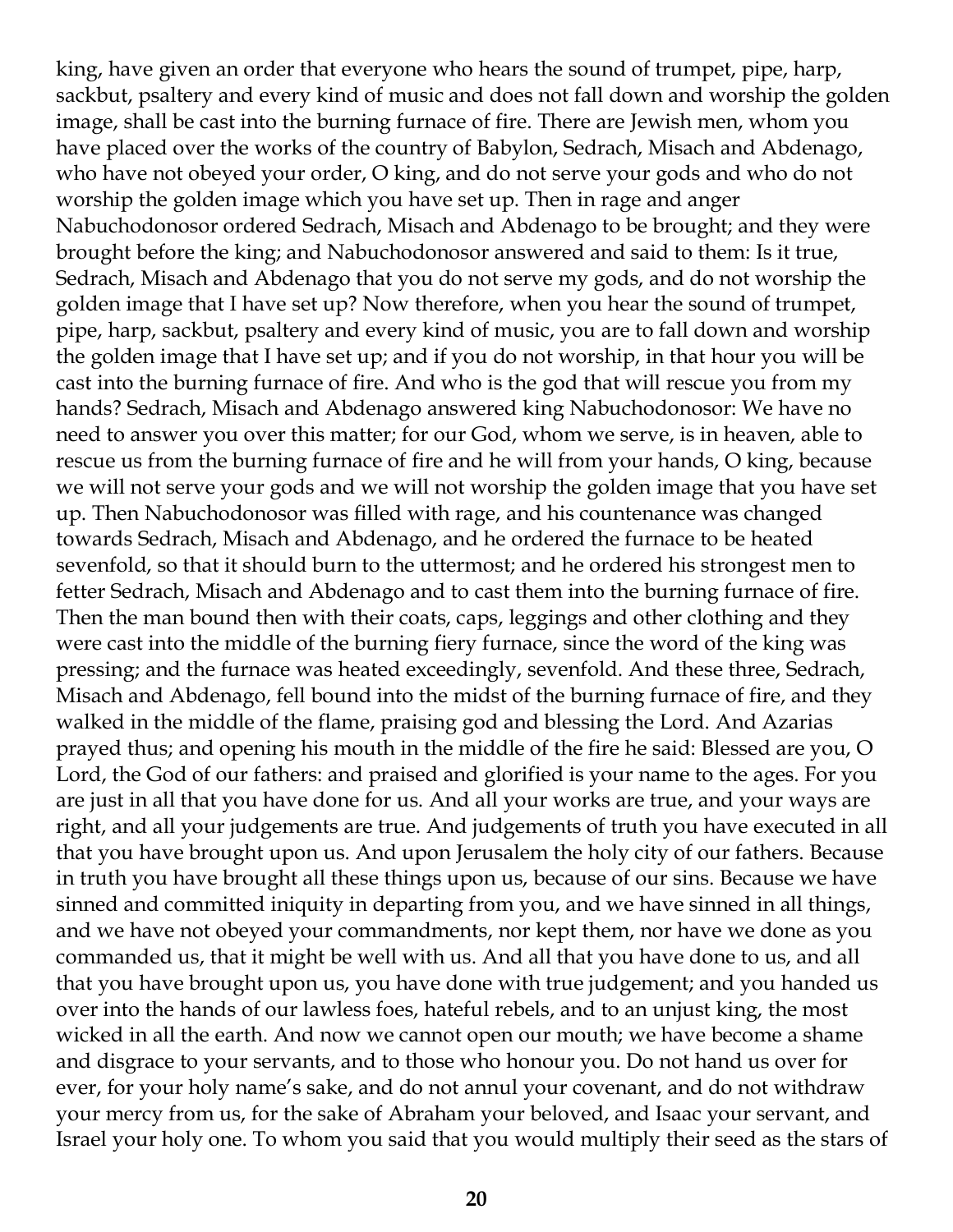heaven, and as the sand that is by the shore of the sea. Because, Master, we have become smaller than all the nations, and we are humbled in all the earth to-day because of our sins. And at this moment there is neither prince, nor prophet nor leader; neither holocaust, nor sacrifice, not offering, nor incense; no place to make an offering before you and to find mercy. Yet with a contrite heart and with a spirit of humility may we be accepted, as though with holocausts of rams and bulls and tens of thousands of fat lambs, so may our sacrifice be acceptable before you to-day, and may it be perfected behind you; because there is no shame for those who trust in you. And now we are following you with our whole heart, and we fear you, and seek your face; do not put us to shame. But do with us according to your fairness, and according to the multitude of your mercy. Deliver us according to your wondrous works, and give glory to your name, O Lord. And let all who harm your servants be disgraced, and put to shame from all their power, and let their strength be smashed. And let them know that you Lord, alone are God, and glorious in the whole inhabited world. And the king's servants, who cast them in, did not cease stoking the furnace with naphtha, pitch, tow and brushwood. And the flame poured out above the furnace forty nine cubits; and it spread out and burnt up those of the Chaldeans it found around the furnace. But the Angel of the Lord came down into the furnace with Azarias and his companions, and shook the flame of the fire out of the furnace. And he made the midst of the furnace as though a moist wind were whistling through it; and the fire did not touch them at all, nor hurt them, nor trouble them. Then the Three as with one voice, hymned, blessed and glorified God in the furnace, saying: Blessed are you, O Lord, the God of our fathers: to be praised and exalted unto the ages. And blessed is your glorious, holy name: to be praised and exalted unto the ages. Blessed are you in the temple of your glory: to be praised and exalted unto the ages. Blessed are you who behold the deeps and sit upon the Cherubim: to be praised and exalted unto the ages. Blessed are you on the glorious throne of your kingdom: to be praised and exalted unto the ages. Blessed are you in the firmament of heaven: to be praised and exalted unto the ages.

### *Then we stand and sing in Tone 6 [Tone 1]*

Praise the Lord, sing and exalt him, throughout all the ages.

## *Then the Canonarch reads the following hymn, while we, after each verse sing the refrain:*  Praise the Lord as above.

Bless the Lord all you works of the Lord; praise, and highly exalt him to all the ages.

Bless the Lord Angels of the Lord, heavens of the Lord;

Bless the Lord all you waters above the heavens, all you powers of the Lord;

Bless the Lord sun and moon, stars of heaven;

Bless the Lord, every shower and dew, all the winds;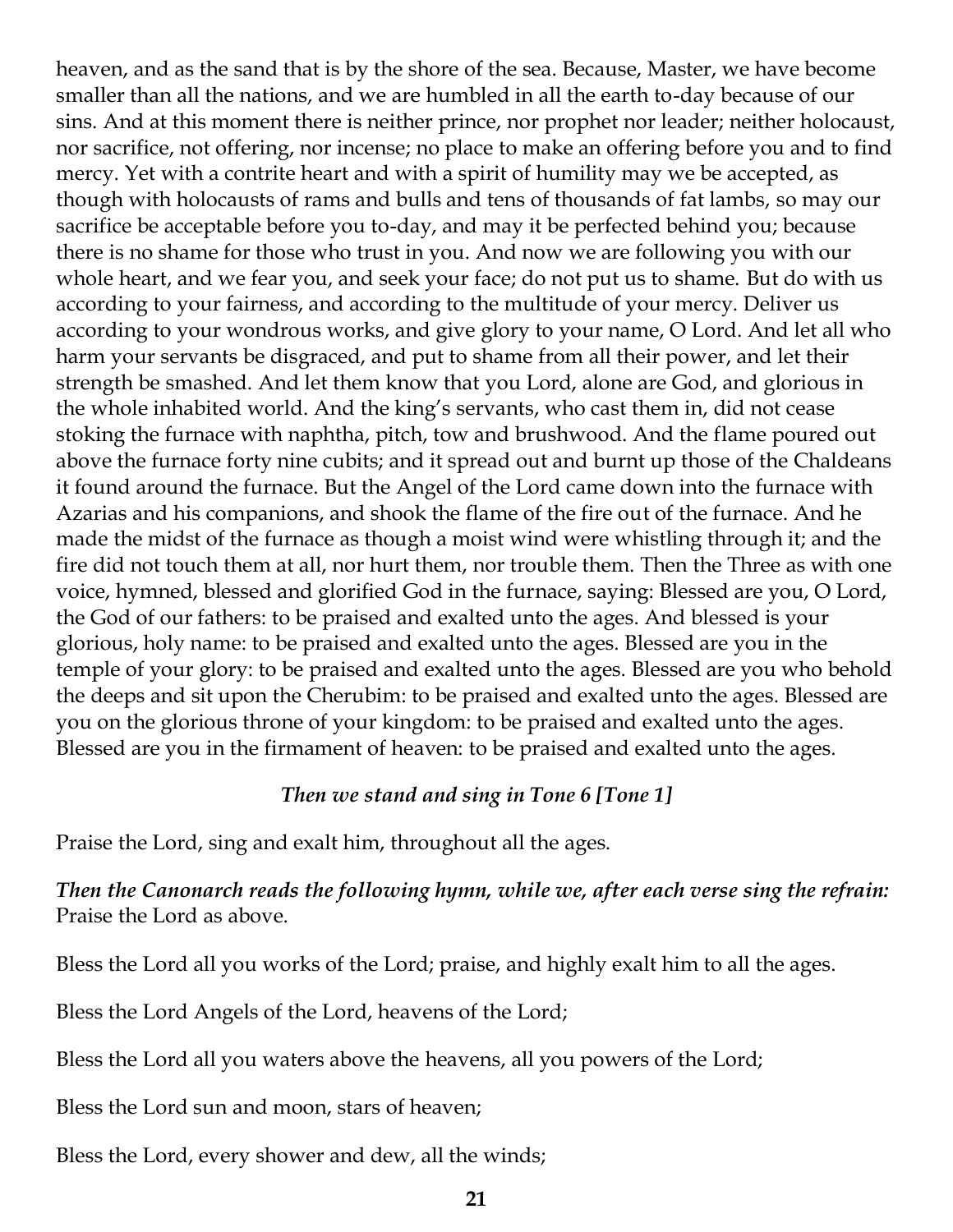Bless the Lord fire and warmth, cold and heat; Bless the Lord dews and snows, ice and cold; Bless the Lord frosts and snows, lightnings and clouds; Bless the Lord light and dark, nights and days; Bless the Lord earth, mountains and hills, and all that grow in it; Bless the Lord springs, seas and rivers, whales and all that move in the waters; Bless the Lord all you birds of the air, beasts and cattle; Bless the Lord you sons of men. Let Israel bless the Lord; Bless the Lord priests of the Lord, servants of the Lord; Bless the Lord spirits and souls of the just, holy and humble of heart; Bless the Lord Ananias, Azarias and Misael; Bless the Lord Apostles, Prophets and Martyrs of the Lord; We bless the Lord, Father, Son and Holy Spirit, **Singers:** Praise the Lord, sing and exalt him, throughout all the ages. **Reader:** Now and ever and unto ages of ages. Amen. **Singers:** Praise the Lord, sing and exalt him, throughout all the ages. **Reader:** We praise, bless and worship the Lord, praising and highly exalting him unto the ages. **Singers:** Praise the Lord, sing and exalt him, throughout all the ages. **Then the small Litany. Deacon/Priest:** Again and again in peace let us pray to the Lord.

**Reader:** Lord, have mercy.

**Deacon/Priest:** Help us, save us, have mercy on us, and keep us, O God, by your grace.

**Reader:** Lord, have mercy.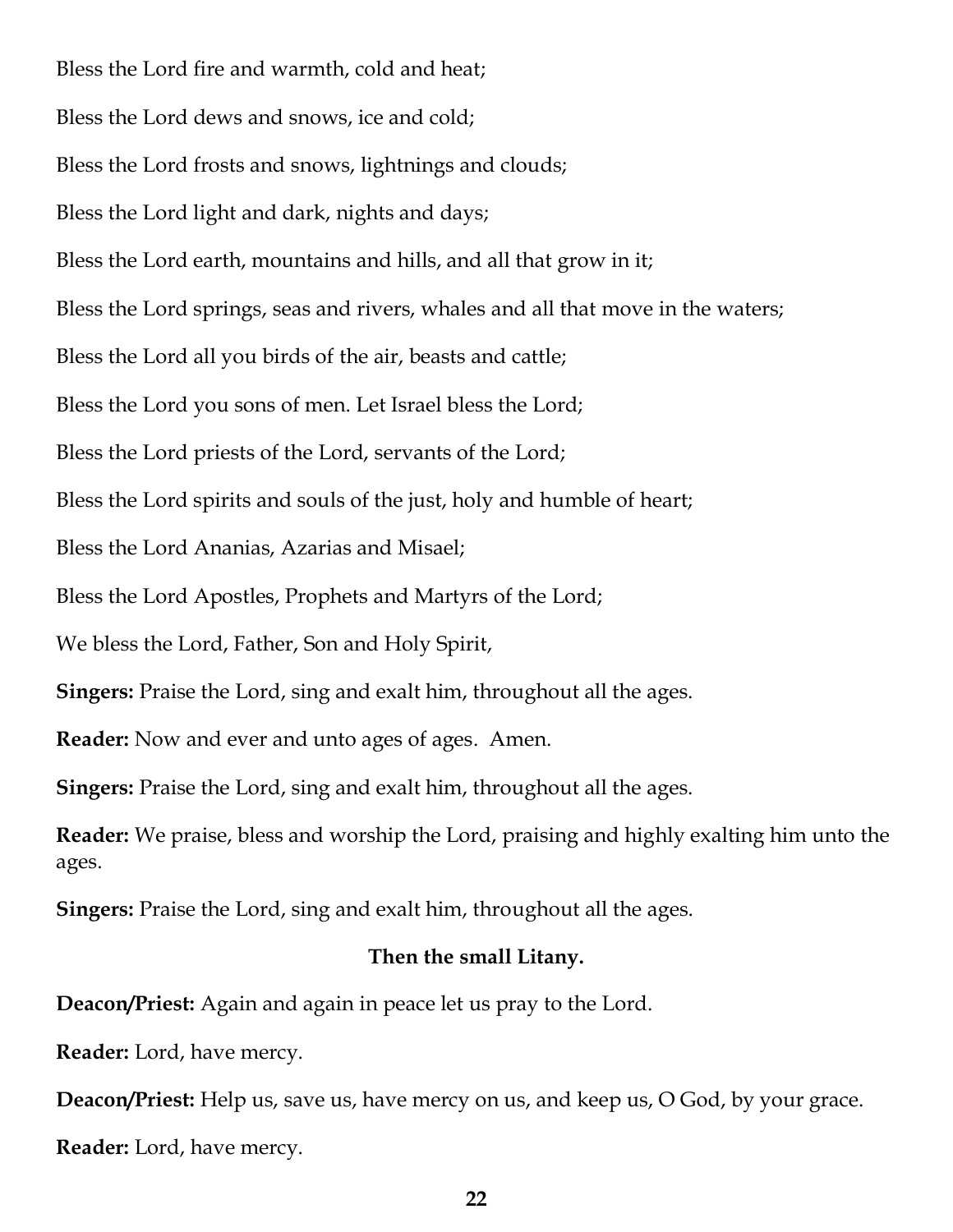**Deacon/Priest:** Remembering our all-holy, pure, most blessed, and glorious Lady, the Birthgiver of God and ever-virgin Mary, with all the saints, let us offer ourselves and one another, and our whole life to Christ God.

**Reader:** To You, O Lord.

**Deacon/Priest:** Let us pray to the Lord.

**Reader:** Lord, have mercy.

**Priest:** for holy are you, our God and rest in the holy place, and to you we send up glory, to the Father and to the Son and to the Holy Spirit, now and ever. . .

**Deacon/Priest:** . . . and to the ages of ages.

**Reader:** Amen.

## **Instead of the Trisagion:**

As many as have been baptized into Christ have put on Christ! Alleluia! *(thrice)*  Glory to the Father and to the Son and to the Holy Spirit, now and ever, and unto ages of ages. Amen. Have put on Christ! Alleluia! As many as have been baptized into Christ have put on Christ. Alleluia!

**Deacon/Priest:** Let us attend.

**Priest:** Peace to all.

**Reader:** And to your spirit.

**Deacon/Priest:** Wisdom.

**Reader:** The Prokeimenon in the 5th Tone: Let all the earth worship Thee and praise Thee. / Let it praise Thy name, O Most High!

**Singers:** Let all the earth worship Thee and praise Thee. / Let it praise Thy name, O Most High!

**Reader:** Let all the earth worship you and sing to you; let it sing to your name.

**Singers:** Let all the earth worship Thee and praise Thee. / Let it praise Thy name, O Most High!

**Reader:** Let all the earth worship Thee and praise Thee.

**Singers:** Let it praise Thy name, O Most High!

**Deacon/Priest:** Wisdom.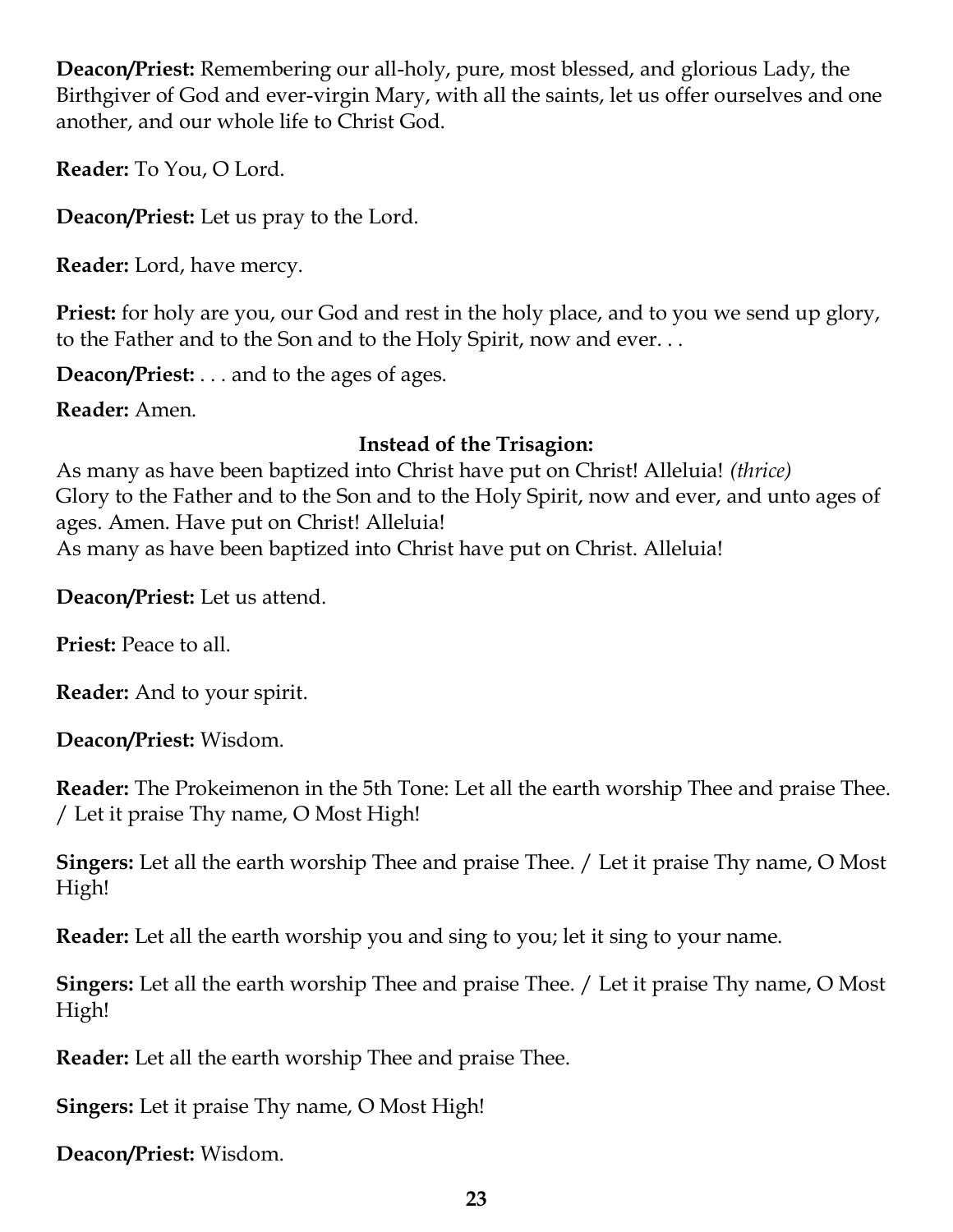**Reader:** The Reading is from the Epistle of Paul to the Romans. [6:3-11]

**Deacon/Priest:** Let us attend.

**Reader:** Brethren, as many of us as have been baptised into Christ, have been baptised into his death. We have been buried then with him through baptism to death; so that, as Christ has been raised from the dead through the glory of the Father, we too may thus walk in newness of life. For if we have grown into union with him through a death like his, we shall certainly be united with him in a resurrection like his. We know that our old self was crucified with him so that the body of sin might be destroyed, and that we might no longer be slaves of sin. For whoever has died has been justified from sin. But if we have died with Christ, we believe that we shall also live with him. We know that Christ, being raised from the dead, dies no more; death no longer has dominion over him. For the death he died, he died to sin, once for all; but the life he lives he lives to God. So you must also consider yourselves dead to sin, but alive to God, in Christ Jesus our Lord.

**Priest:** Peace to you.

**Reader:** And to your spirit.

# *We do not say Alleluia, but, after it has been sung once by the celebrating clergy, we sing immediately the following verse in Tone 7*

Arise, O God, judge the earth; for to you belong all the nations.

# *We repeat this after each of the following verses of Psalm 81, recited by the Canonarch.* God stood in the assembly of gods; he will judge gods in the midst.

How long will judge unjustly; and accept the persons of sinners?

Judge for the orphan and the beggar; do justice to the humble and pauper. Rescue the poor and the beggar; deliver them from the hand of the sinner.

They have not known, nor understood; they walk in darkness. Let all the foundations of the earth be shaken.

I said: You are gods, and all children of the Most High; but you die like men, and fall like one of the rulers.

# **Then the Gospel as usual.**

The reading is from the Holy Gospel according to Matthew. [28:1-20] After the Sabbath, as it grew light on the first day of the week, Mary Magdalen and the other Mary came to see the tomb. And behold there was a great earthquake; for an Angel of the Lord came down from heaven, approached and rolled away the stone from the door and sat upon it. Hi appearance was like lightning and his clothing white as snow. From fear of him those who were on guard were shaken with fear and became like dead men.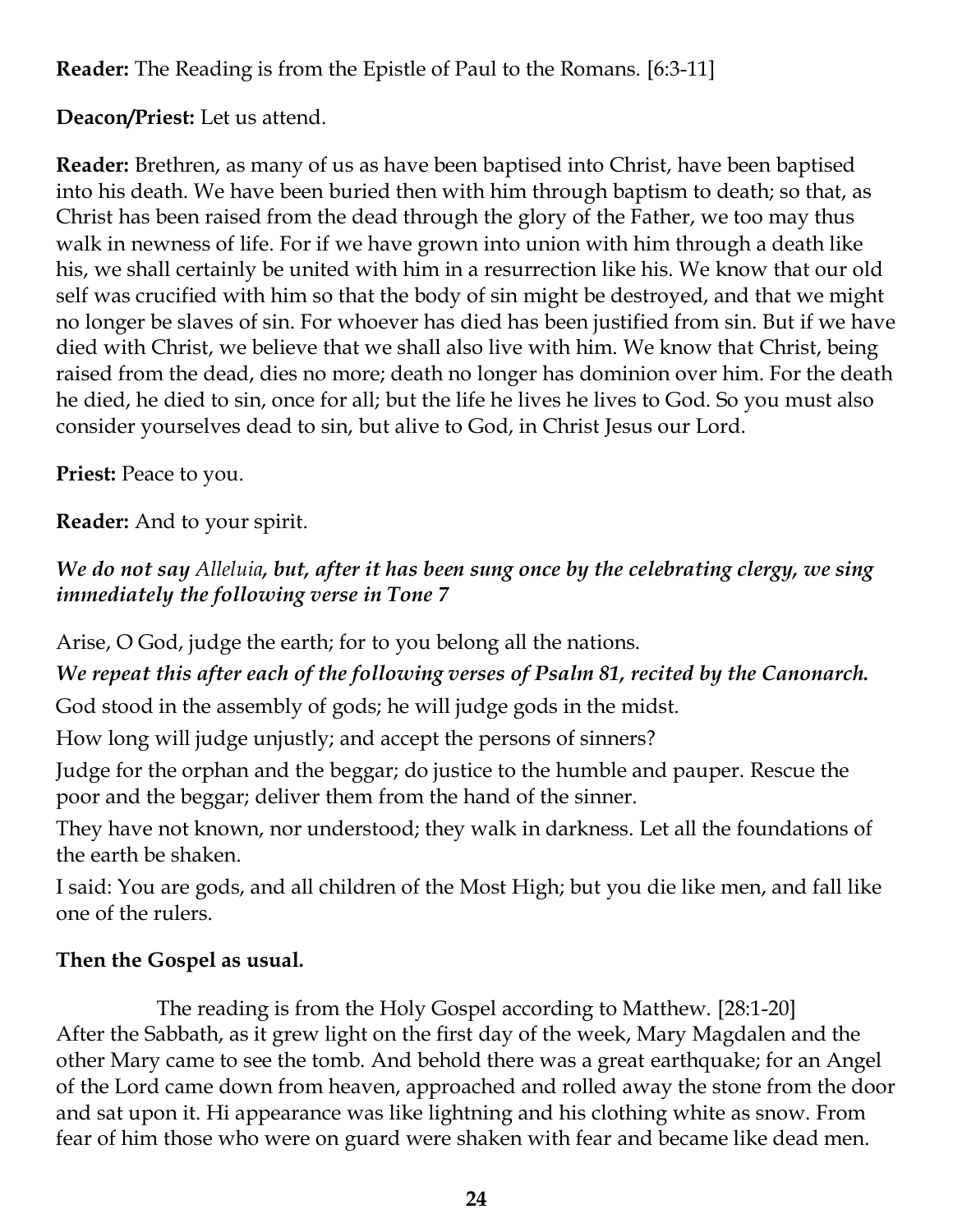The Angel answered and said to the women, 'Do not be afraid. I know that you are looking for Jesus the crucified. He is not here. He has been raised from the dead. Come, see the place where the Lord lay. And go quickly, tell his disciples that he has been raised from the dead and see, he is going ahead of you into Galilee. It is there you will see him. See, I have told you.' And they went out quickly from the grave with fear and great and ran to announce it to his disciples. As they were on their way to announce it to his disciples, behold Jesus met them and said, 'Rejoice!' But they approached, seized his feet and worshipped him. Then Jesus said to them, 'Do not be afraid! Go and announce to my disciples that they are to go into Galilee and they will see me there.' As they were going, some of the guard entered the city and announced to the chief priests all that had taken place. They assembled with the elders and took counsel and then gave a large sum of money to the soldiers, saying, 'Say, "His disciples came by night and stole him while we were asleep." And if this gets to the ears of the governor, we will satisfy him and keep you unharmed.' They took the money and did as they had been instructed. And this report has been circulated among the Jews to this day. But the eleven disciples went to Galilee, to the mountain that Jesus had ordered them. And when they saw they worshipped him; but some doubted. And Jesus approached and spoke to them, saying, 'All authority has been given to me in heaven and on earth. Go, therefore, and make disciples of all the nations, baptizing them in the name of the Father and of the Son and of the Holy Spirit; teaching them to observe everything that I have commanded you. And behold, I am with you all days, until the consummation of the age.'

## **The Liturgy of St Basil the Great continues on page 120 in the pew book.**

### *Instead of the Cherubic Hymn we sing the following in Tone 5:*

Let all mortal flesh keep silent, and in fear and trembling stand, pondering nothing earthly-minded. For the King of kings, and the Lord of lords, comes to be slain, to give Himself as food to the faithful.

### *Here the Great Entrance takes place.*

Before Him go the ranks of angels: all the principalities and powers; the many-eyed cherubim; and the six-winged seraphim, covering their faces, singing the hymn: Alleluia! Alleluia! Alleluia!

### *At Especially with our all-holy… we sing the Irmos of the 9th Ode of the Canon in Tone 6:*

Do not lament me, O Mother, seeing me in the tomb, the Son conceived in the womb without seed. For I shall arise, and be glorified with eternal glory as God. I shall exalt all who magnify you in faith and love.

## **Communion Hymn.**